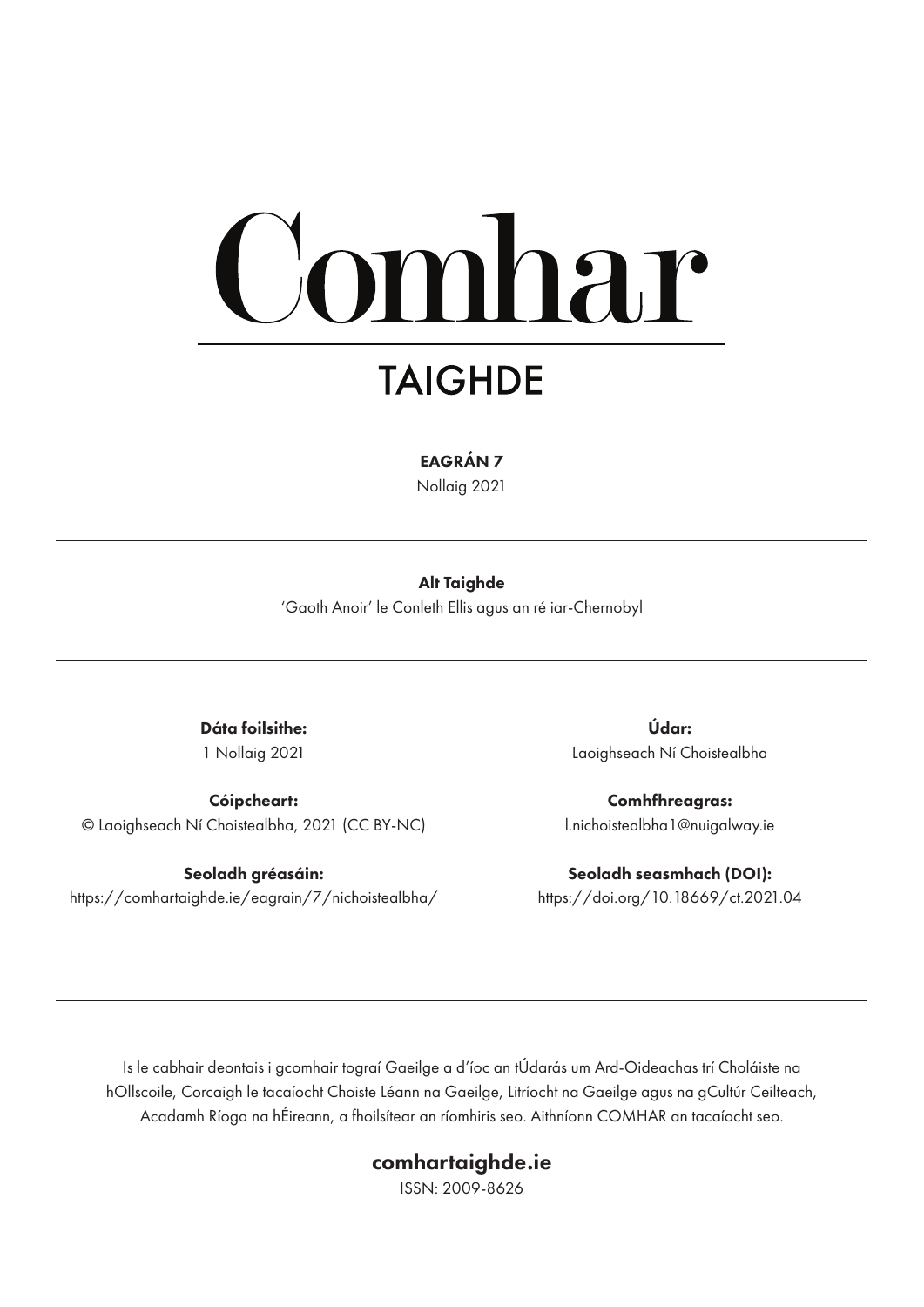## 'Gaoth Anoir' le Conleth Ellis agus an ré iar-Chernobyl

Laoighseach Ní Choistealbha

#### Achoimre

Téann an t‑alt seo i ngleic leis an dán fada 'Gaoth Anoir' leis an fhile dátheangach Conleth Ellis. Pléann an dán an saol tar éis an phléasctha i bhfreasaitheoir uimhir a ceathair i stáisiún núicléach Chernobyl ar an 26 Aibreán 1986. Foilsíodh an dán den chéad uair in 1988 ach níor cnuasaíodh é go dtí 2014, nuair a d'fhoilsigh Coiscéim *Stór na Síthe*, a chuir Cathal Ó Háinle in eagar. Déanfar mionléamh téacsúil ar an dán 'Gaoth Anoir' san alt seo. Pléifear dhá pheirspictíocht ar iarmhairtí na radaíochta iar-Chernobyl a chíortar go mion sa dán: an baol radaighníomhach a bhagraíonn anoir ar cheantar an reacaire, agus lorg an duine dhaonna a fhágtar ar thírdhreach sceirdiúil Pripyat, baile na n‑oibrithe atá lonnaithe gar don fhreasaitheoir a phléasc. Déanfar meafair, íomhánna, agus friotal an dáin a chardáil san alt d'fhonn an dóigh a ndéantar athláithriú ar radaíocht Chernobyl — baol marfach dofheicthe — a fhiosrú. Léireoidh an t-alt seo go dtuilleann Conleth Ellis aird agus aitheantas, mar dhuine 'd'fhilí na hidirghlúine', faoi mar a rinne Gréagóir Ó Dúill cur síos ar na filí siúd a tháinig chun cinn i ndiaidh mhórfhilí na gcaogaidí, ach roimh ghlúin *INNTI*. Is mithid aird bhreise a thabhairt ar shaothar Ellis, idir Bhéarla agus Ghaeilge.

Réamhrá

Phléasc freasaitheoir uimhir a ceathair den stáisiún núicléach Chernobyl, i dtuaisceart na hÚcráine, ar an 26 Aibreán 1986. Maraíodh 31 duine ar an toirt de bharr na radaíochta a scaoileadh ón bhfreasaitheoir, ach tá impleachtaí fadtéarmacha Chernobyl fós le soiléiriú (Ramberg 1986: 313). Lena chois sin, ní féidir teorainneacha ama ná áite a chur leis an tubaiste, mar a áitíonn Goatcher agus Brunsden ina n-anailís ar thurasóireacht chuig Chernobyl sa lá atá inniu ann:

Whilst the Chernobyl disaster was a dramatic event, and the consequent evacuation of Pripyat a locally traumatic one, there are no precise temporal

Laoighseach Ní Choistealbha

or spatial boundaries to the extent of the disaster (Goatcher agus Brunsden 2011: 117).

Agus é ag trácht ar an phléascadh, mhaígh an scoláire fealsúnachta Michael Marder gur bhain uafás Chernobyl le níos mó ná an eachtra a tharla in 1986:

What exploded in Chernobyl was more than a nuclear reactor. Its ultimate casualty was the future of human dwelling in what we succinctly term our natural environment […] It was symptomatic of the loss of a world where one could still breathe, live, and just be, the loss which could be sudden, triggered by an explosion, or gradual as in the case of global climate change (Marder agus Tondeur 2016: 42).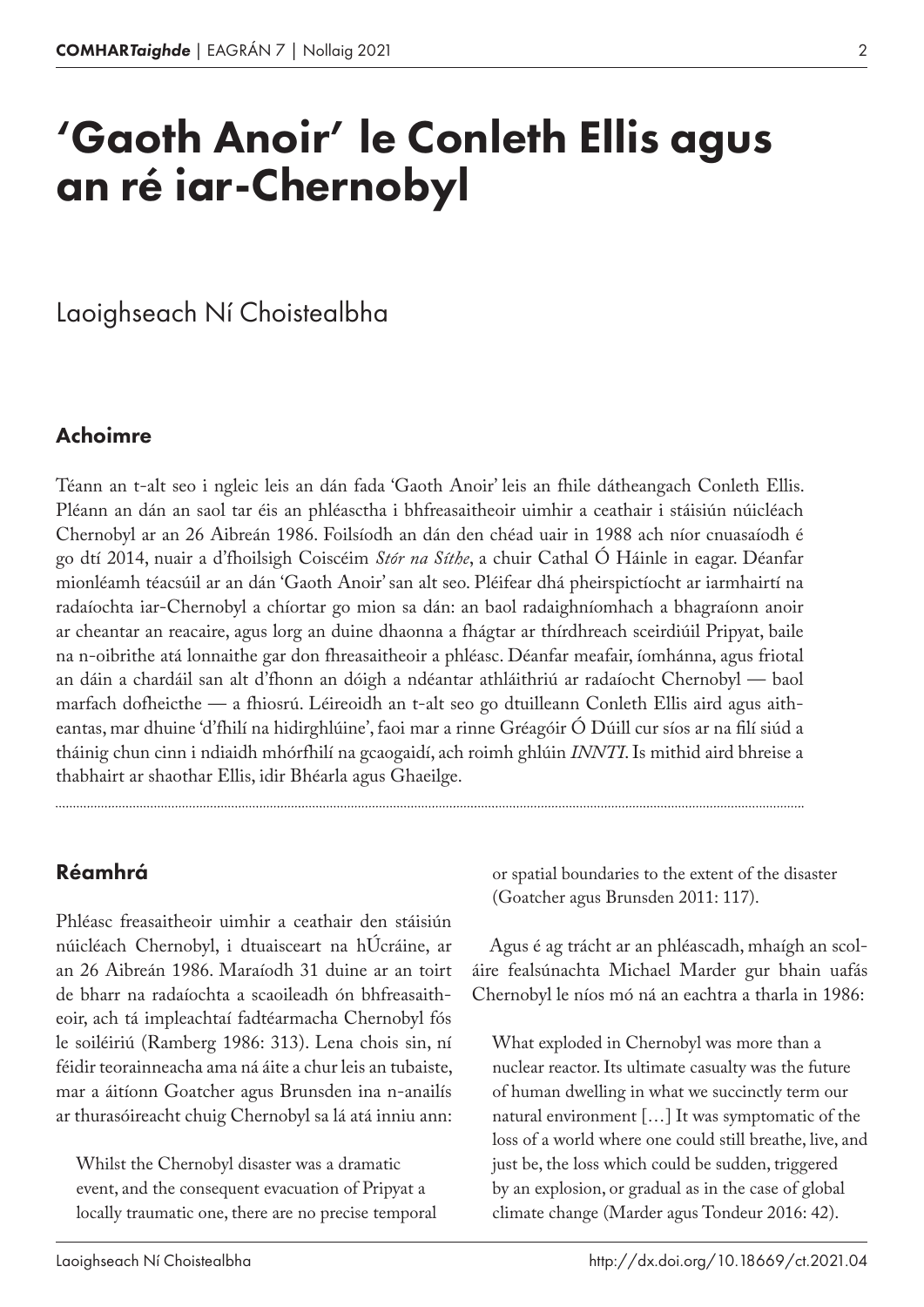Níorbh aon údar iontais é, mar sin, gur spreag tub‑ aiste mhillteach an lae sin roinnt filí Gaeilge chun pinn. I measc na ndánta a thagraíonn go sonrach d'ollphléasc Chernobyl, agus a théann i ngleic leis na ceisteanna eitice a d'eascair as an tubaiste, tá na dánta seo: 'Chernobyl' le Claire Dagger (2004: 40); 'I ndiaidh Il-Loisceadh' le Deirdre Brennan (1989: 13); 'Trí Thrua na Bealarúise' (2008: 12) agus 'Na Trí Nithe is iontaí amuigh tar éis Chernobyl' (1992: 13) le Bríd Ní Mhóráin; 'Pobal Chernobyl Abú' (1987: 66) agus 'Chernobyl' (1987: 68) le Ciarán Ó Coig‑ ligh; 'Picnic i Reilig sa Bhílearúis' le Celia de Fréine (2001: 67); 'An Pháirc Fíogadáin' le hEithne Strong (1998: 66–67) agus 'Chernoble - Sellafield' le Brian Ó Baoill (1992: 9). Pléann na dánta seo topaicí éagsúla a bhaineann leis an tubaiste: tinneas na radaíochta, saol mhuintir Pripyat, scrios na timpeallachta, iarmhairtí na radaíochta in Éirinn, agus araile.

Is é an dán 'Gaoth Anoir' le Conleth Ellis, áfach, an dán Gaeilge is toirtiúla agus is cuimsithí a scríobhadh faoi Chernobyl. Tá an dán seo suntasach, ní hamháin de bharr a ghainne is atá filíocht faoi Chernobyl ar an iomlán, ach sa mhéid is go gcuimsíonn sé na topaicí ar fad a luadh leis na dánta eile agus tuilleadh nach iad. Tugann an dán léargas suntasach don léitheoir ar 'ultimate casualty' an phléasctha a luann Marder thuas — scrios na timpeallachta ina maireann an duine. Ar an ábhar sin, is ar an téacs sin a dhíreofar san alt seo, ionas gur féidir peirspictíocht chaolchúiseach an fhile ar eachtra Chernobyl, agus ar na himpleachtaí eitice a bhí mar dhlúthchuid den tubaiste, a chíoradh. Tabharfar cuntas ar chúlra an dáin i dtosach, déan‑ far mionléamh teacsúil ar an dán féin ansin, agus mar chlabhsúr ar an alt, pléifear a thráthúla is atá an dán sa lá atá inniu ann.

#### Cúlra an Dáin

Foilsíodh an dán fada 'Gaoth Anoir' den chéad uair san iris liteartha Feasta i Meitheamh na bliana 1988. Ní fhaca Ellis an dán i gcló riamh, áfach, óir bhásaigh sé i mí na Bealtaine 1988. Níor cnuasaíodh an dán go ceann tríocha bliain beagnach ina dhiaidh sin, tráth ar fhoilsigh Coiscéim *Stór na Síthe: Dánta Gaeilge Conleth Ellis*, cnuasach a chuir Cathal Ó Háinle in eagar. I bplé an ailt seo baintear úsáid as an leagan seo den dán, ina bhfuil roinnt difríochtaí ó thaobh na teanga de, i gcomparáid le leagan *Feasta*, le sonrú ann. I mbrollach *Stór na Síthe* pléann an t‑eagarthóir an luí a bhí ag Ellis leis an dán fada. Bronnadh duais Oireachtais ar na dánta 'Aincheist an Phiarsaigh', 'Lettre de Cachet' agus 'Táin', sa Chomórtas don Dán Fada sna blianta 1979, 1981, agus 1982 faoi seach (Ó Háinle 2013: 65). Ag tagairt dó do chorpas filíochta Ellis agus don dán 'Gaoth Anoir' go speisialta, deir Ó Háinle:

Agus nach cuí gur dán fada traigéideach é an dán deireanach dá chuid, dán a foilsíodh i ndiaidh a bháis agus a bhfuil iarmhairtí na pléisce núicléiche i Chernobyl i 1986 pléite go coscrach ann agus a bhfuil imní chráite an chainteora faoina chlann agus a bhean chéile nochta go goilliúnach ann (Ó Háinle 2014: xv).

Is léir, áfach, nach téacs foirfe é an leagan seo de 'Gaoth Anoir' atá in úsáid san alt seo. Agus é i mbun léirmheasa ar *Stór na Síthe*, nocht Gréagóir Ó Dúill an tuairim nach raibh an deis ag Ellis cruth críochnúil a chur ar na dánta a foilsíodh in irisí amháin, seachas i gcnuasaigh de chuid an fhile, an dán 'Gaoth Anoir' san áireamh (Ó Dúill 2014: 28). Tá mionbhotúin teanga le sonrú sa téacs thall is abhus, mar shampla. Mar sin féin, díol suntais é nár mheall an dán suaithinseach seo aon phlé criticiúil go dtí seo. Tairngreacht fhadbhreathnaitheach ar cháil a shaothair féin ba ea an réamhrá a chuir Ellis le heagrán speisialta de *Poetry Ireland Review* in ómós a mheantóra, Eoghan Ó Tuairisc: 'to write in two languages is to invite being ignored by the readers of each' (Ellis 1985: 8). Diomaite d'aistí Uí Áinle agus de chúpla nóta thall is abhus i gcritic liteartha na Gaeilge (luann de Paor a shaothar in *Leabhar na hAthghabhála* (2016) agus in *The Cambridge History of Irish Literature: Volume II* (2006) mar shampla), is amhlaidh nár mheall filíocht Ellis aird chriticiúil chuimsitheach, i gceachtar teanga.

Ábhar iontais é an neamhaird seo, nuair a chuirtear corpas toirtiúil an fhile san áireamh: seacht gcnuasach Béarla agus cúig chnuasach Gaeilge a d'fhoilsigh sé. Is liosta le háireamh na dánta fada a chum sé, mar a luadh cheana, dánta a thuilleann breis plé agus anail‑ íse ar bhonn comparáide. Leathbhreac an dáin 'Gaoth Anoir' (1988) is ea an dán fada Béarla, *After Doomsday* a chum sé a foilsíodh mar leabhar sa bhliain 1982.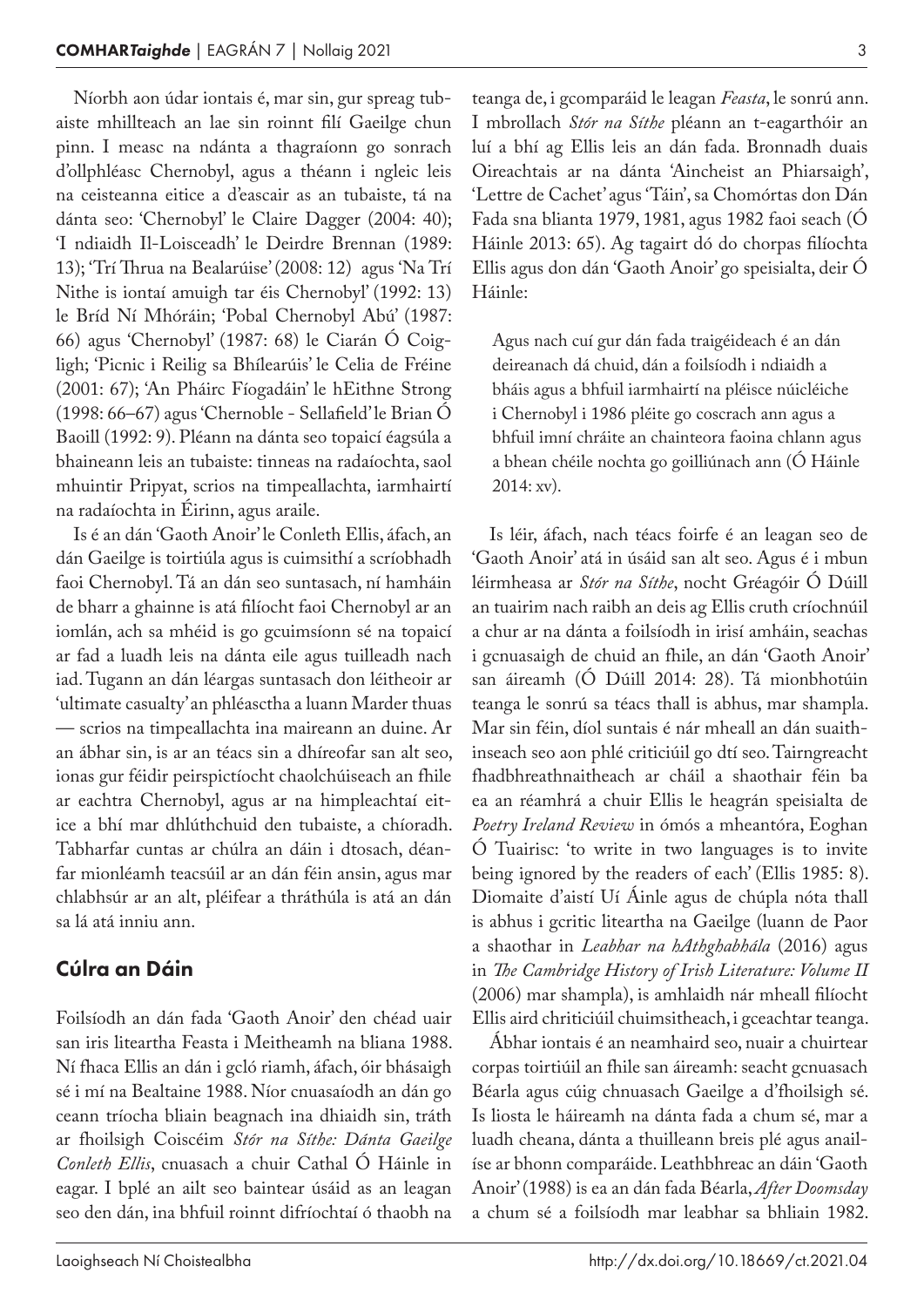Sa dán seo cruthaítear íomhá dhuairc de thodhchaí núicléach na hÉireann, bunaithe ar bhileog eolais faoi thimpistí núicléacha a chéadfhoilsigh Roinn Cosanta na hÉireann in 1965 (Ellis 1982: 24). Ag tarraingt ar ábhar na bileoige sin, is mar seo a chuirtear tús leis an dán:

Once you hear the FINAL WARNING go to your refuge room. Yellow flags along roadways will mean the fallout has started. Bring your radio with you. Remember, you will not see it or feel it (AD: 9).

Cé gur chruthaigh Ellis tírdhreach núicléach hipitéiseach in *After Doomsday*, agus gur ag freagairt d'eachtra stairiúil a tharla le déanaí a bhí sé in 'Gaoth Anoir', tá roinnt cosúlachtaí idir an dá dhán ar a dtráchtfar go hachomair san alt seo. Mar sin féin, éilíonn na dánta fada seo aird chriticiúil agus cur chuige comparáideach a rianóidh an snáithe ceangail idir an dán Béarla agus an dán Gaeilge. Díreofar ar 'Gaoth Anoir' go sonrach san alt seo, ina scrúdófar an t‑athláithriú ar thubaiste ifreanda Chernobyl a chuireann an file de, agus na ceisteanna eitice atá mar chúis imní dó sa dán.

#### 'Gaoth Anoir': struchtúr an dáin

226 líne agus dhá rannán déag atá in 'Gaoth Anoir'. Nuair a céadfhoilsíodh an dán in *Feasta* sa bhliain 1988, chuir an file an sainmhíniú suntasach seo le teideal an dáin, ionas go dtuigfí céard a bhí i gceist leis:

GAOTH ANOIR, the east wind; GAOTH DHEARG, idem; GAOTH RUADH, idem; also a blasting wind. — Pádraig Ua Duinnín, Foclóir Gaedhlige agus Béarla' (Ellis 1988: 16).

Sa Bhíobla, go háirithe sa Sean-Tiomna, baineann an ghaoth anoir le fearg Dé. Pléann an scoláire liteartha, Michael Ferber, brí na gaoithe seo ina leabhar faoin siombalachas sa litríocht:

The phrase 'four winds' occurs in both testaments of the Bible […] to refer to every quarter of sky or earth, but they are not named or described. Only the east wind is distinguished; it is generally a baleful force sent by God to blast the corn (Gen. 41. 6) or bring locusts (Exod. 10.13) or wither the vine (Ezek. 17.10) (Ferber 1999: 235).

Tá a leithéid seo le léamh i Leabhar Eacsadas, mar shampla:

Shín Maois a shlat amach os cionn talamh na hÉigipte agus sheol an Tiarna gaoth anoir thar an talamh agus shéid sí an lá sin agus an oíche sin gan stad, agus leis an láchaint thug an ghaoth anoir na lócaistí (Eacs. 10:13).

Agus sampla eile, ó Hóisé:

…tiocfaidh an ghaoth anoir uirthi, gaoth an Tiarna a éireoidh ón bhfásach; agus triomófar a foinse agus rachaidh a tobar i ndísc (Hós. 13: 15).

Le sainmhíniú bíobalta an fhile ar an ghaoth anoir, cruthaítear atmaisféar tubaisteach ag tús an dáin. Toisc gur tháinig radaíocht Chernobyl *anoir* ón Úcráin go hÉirinn, scaipthe san atmaisféar, d'fhéadfaí an 'ghaoth anoir' a nascadh le tuiscintí faoi na tíortha Sóivéadacha agus faoi Bhloc an Oirthir — faoi mar a tháinig díoltas Dé anoir mar phlá sa Bhíobla, tháinig baol nua-aoiseach na radaíochta anoir ón Aontas Sóivéadach. Cuimhnímis ar am a scríofa: bhí an Cogadh Fuar fós ar siúl, agus bhí teannas idir tíortha an Iarthair agus na tíortha a bhí ar an taobh eile den Chuirtín Iarainn — an Úcráin san áireamh. Chun uafás Chernobyl a athláithriú, ní haon iontas é, mar sin, go mbaineann Ellis úsáid as friotal bíobalta go minic sa dán, ionas go bhfuil sé in ann plá radaíochta a chur in iúl don léitheoir ar bhealach éifeachtach. Sonraítear meafar na gaoithe freisin sa dán 'Na Trí Nithe is Iontaí amuigh tar éis Chernobyl' le Bríd Ní Mhóráin, agus cur síos á dhéanamh ar an radaíocht ag teacht mar 'anáil na gaoithe' (1992: 13).

In 'Gaoth Anoir', labhraíonn an reacaire cráite amach faoi shaol ifreanda iar-Chernobyl sa chéad phearsa. Athraíonn suíomh an dáin siar is aniar idir timpeallacht an reacaire agus Pripyat, an baile is gaire do Chernobyl. Tá difríocht le sonrú i nguth an reac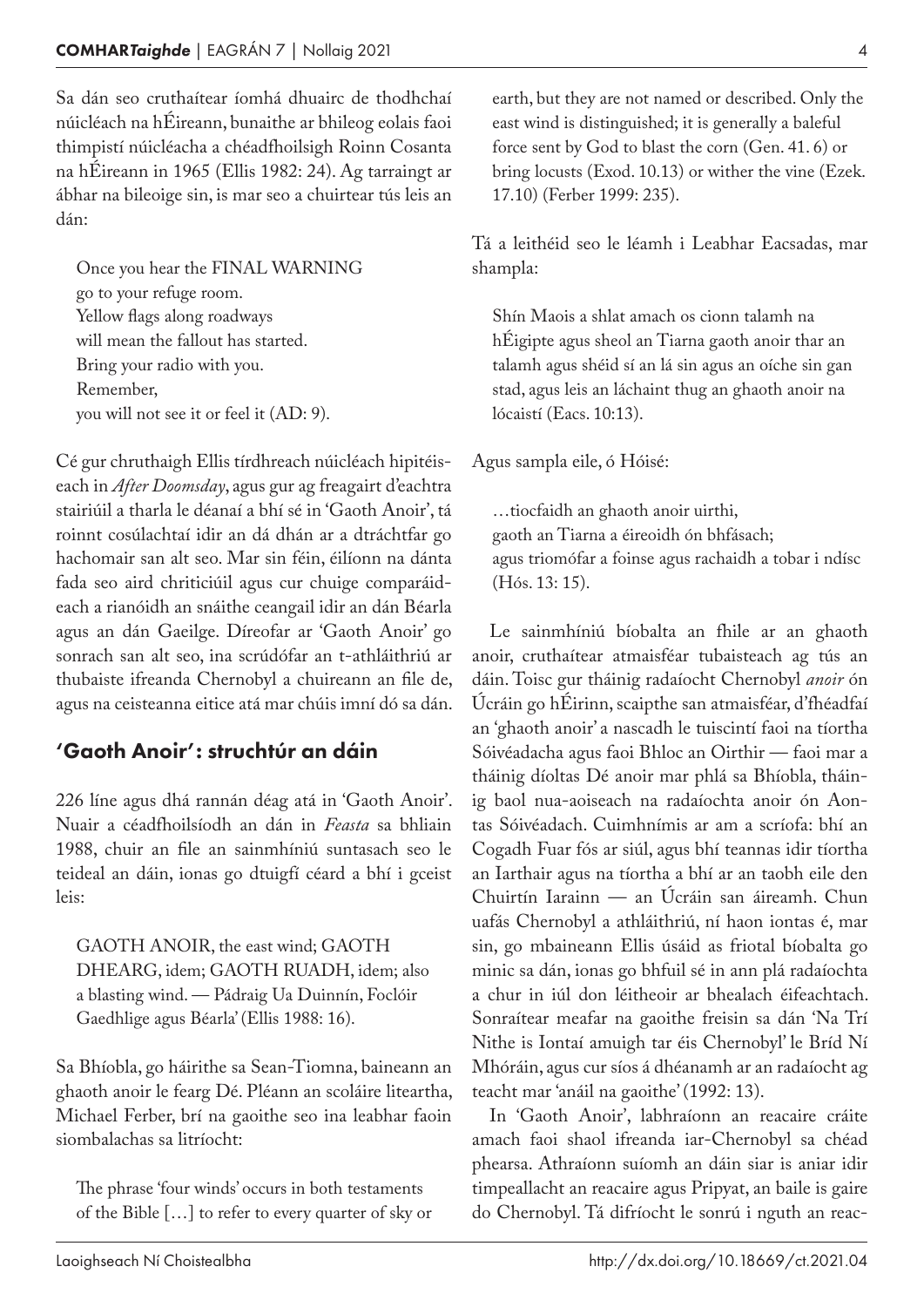aire, ag brath ar an tírdhreach atá faoi chaibidil i rann‑ áin éagsúla an dáin: tá an guth mothúchánach agus scanraithe sna véarsaí a théann i ngleic lena thimpeallacht féin agus le todhchaí a chlainne. Tá dul faisnéise ar an tráchtaireacht ar Pripyat, rud a bheas intuigthe sa chíoradh a dhéanfar ar chúlra nuachta an dáin ar ball. Seans, fiú, go bhfuil guthanna nó reacairí éagsúla i gceist. Ag trácht dó ar an dán 'An Lá go dTáinig Siad' le Derry O'Sullivan, a bhfuil guthanna éagsúla le cloisteáil ann freisin, áitíonn an scoláire Pádraig de Paor go gcuidíonn mearbhall na nguthanna leis an fhile ionannú (bíodh is gur ionannú lochtach é) a dhéanamh le híospartach: sa chás seo, cailín Giúdach i bPáras faoi réim na Naitsithe.

Tá an dán doiléir i gcodanna. Ní fios i gcónaí cén phearsa a labhraíonn linn: an cailín nó pearsa eile ar fad í. Mothaím go bhfuil pearsa Ghaelach ann á hionannú leis an ghirseach, ach gur ionannú fadhbach neamhiomlán é. […] I ndán Derry O'Sullivan, tugtar fá deara streachailt an fhile leis féin […] níor mhaith leis teacht i dtír ar fhulaingt an chailín, ach ní thig leis fanacht ina thost fúithi ach an oiread (de Paor 2013: 16–17).

Bíodh is nach bhfuil 'Gaoth Anoir' chomh hilfhónach leis 'An Lá go dTáinig Siad', airítear go bhfuil streachailt den chineál chéanna ar siúl sa dán seo. Tá doiléire agus mearbhall ann, agus tá an dán breac le mothúcháin an fhile féin agus le ceisteanna reitriciúla. Tá ceist reitriciúil le léamh in oscailt agus i gclabhsúr an dáin, agus nuair a cheistítear finné na tubaiste i rannán a seacht den dán, ní fhaigheann an reacaire freagraí sásúla uaidh. Ní éiríonn leis an reacaire ciall a bhaint as eachtra Chernobyl. Cosúil le cur chuige O'Sullivan, in 'An Lá go dTáinig Siad', ina léirítear nasc an fhile leis an chailín Giúdach, éiríonn le hEllis a thaithí féin ar an tubaiste — an scaoll in Éirinn a fhí isteach sa dán, rud a threisíonn na mothúcháin a nochtann an reacaire. Pléann an dán uaillmhianach seo iarmhairtí na radaíochta ó pheirspictíochtaí difriúla atá fite fuaite le chéile, rud a mheabhródh cur chuige Uí Thuairisc sa dán cáiliúil 'Aifreann na Marbh' don léitheoir, inar pléadh buamáil Hiroshima ó pheirspictíocht Éireannach.

Cosúil le O'Sullivan agus Ó Tuairisc, tuigtear go bhfuil Ellis ag dul i ngleic le tubaiste nach raibh taithí *phearsanta* aige uirthi; níor fhulaing sé na héifeachtaí is measa a bhain leis an phléascadh. Dar le Nic Eoin, is minic a bhíonn dánta Gaeilge a théann i ngleic le cearta an duine nó le ceisteanna eitice scríofa ag filí a bhí dealaithe go maith ó láthair na cogaíochta nó na tubaiste. Is minic sa Ghaeilge go gcumtar 'téacsanna filíochta ina dtugtar aghaidh ar choimhlintí foréigneacha nach raibh an file féin, ná formhór mór a p(h) obail léitheoireachta, rannpháirteach go díreach iontu' (Nic Eoin 2004: 207). Tá sé sin fíor i gcás 'Gaoth Anoir'. Dá éis sin is uile, toisc go bhfuil an radaíocht dofheicthe, ag teacht ar an ghaoth anoir, an bhfuil sé ceart a áiteamh nach finné é Ellis agus nach raibh sé thíos le dochar na radaíochta, ar bhealach? Ar an ábhar sin, áitíonn Marder go scriosann an radaíocht féin — atá dofheicthe, uilíoch, contúirteach — coincheapa an fhinné agus na fianaise:

…the very structure of witnessing breaks down there where the event […] practically merges with everyday life thanks to its imperceptibility. What is there to say about exposure to radiation that cannot be seen nor smelled nor heard nor touched nor tasted? (Marder agus Tondeur 2016: 24)

Eascraíonn neart ceisteanna as coincheap seo an fhinné, go háirithe maidir leis an radaíocht, atá lasmuigh de scóip an ailt seo. Is léir, áfach, gur mhothaigh Ellis go raibh dualgas air rud éigin a scríobh faoi thubaiste Chernobyl. Agus í ag trácht ar fhealsúnacht Uí Thuairisc maidir le ról an fhile, d'áitigh Máirín Nic Eoin gur chreid Ó Tuairisc go daingean 'i ról an fhile mar fhinné, mar dhuine a léiríonn freagracht i leith gníomhartha daonna, agus a bhfuil cumas freagartha ann' (Nic Eoin 2004: 213). Údar suime is ea an caidreamh pearsanta idir Ó Tuairisc agus Ellis, agus d'fhéadfaí a áiteamh go ndeachaigh na tuairimí seo i bhfeidhm ar Ellis, arbh é an file sóisearach é. Agus é ag caint faoin aimhréidhe a bhaineann leis an fhinné agus leis an ionadaíocht i litríocht na Gaeilge, is é tuairim Phádraig de Paor, atá ag teacht go mór le tuairimí Uí Thuairisc, go bhfuil fiúntas sa scríbhneoireacht a dhéanann iarracht dul i ngleic leis an olcas:

In ainneoin na gcontúirtí sin, áfach, a bhaineann leis an chumadóireacht mar shlí chun dul i ngleic leis an olc, dhealródh sé gur slí an-fhiúntach í an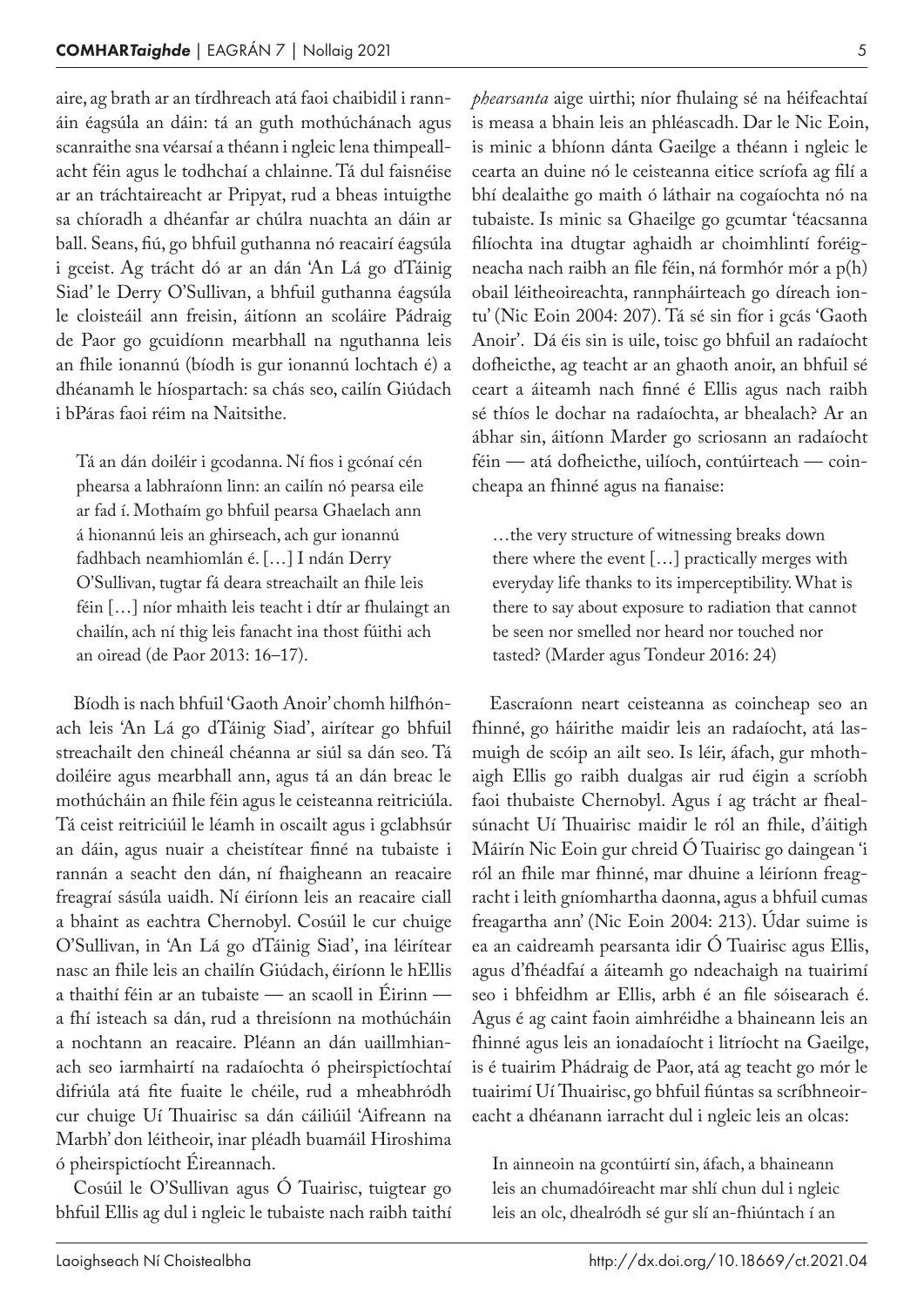scríbhneoireacht, ach í a ionramháil i gceart, chun rúndiamhair sin an oilc a phlé (de Paor 2013: 63).

Bíodh Ellis ina fhinné nó ná bíodh, is léir go bhfuil 'Gaoth Anoir' ag iarraidh rud suntasach a rá i dtaobh na tubaiste seo. Ag breathnú ar ais ar ábhar an dáin féin, tá dhá phríomhshruth le cardáil san alt seo: 1) athláithriú ar imní roimh an radaíocht a bhraith pearsa i bhfad i gcéin ón láthair, reacaire an dáin sa chás seo, agus 2) iarmhairtí nithiúla na tubaiste agus athláithriú ar cheantracha bánaithe Pripyat, suíomh na tubaiste, atá bunaithe ar thuairiscí nuachta. Feidhmíonn an dá athláithriú seo mar léargais dhifriúla ar bhaol na rad‑ aíochta: léargas ar an radaíocht mar bhaol gníomhach a bhagraíonn ar phearsa an dáin, agus léargas ar iarsmaí céasta na daonnachta sa cheantar *iardhaonna* thart ar láthair na tubaiste. Cruthaíonn na léargais seo íomhá sceirdiúil den domhan iar-Chernobyl, i dtim‑ peallacht an reacaire agus in Pripyat araon. Déanfar scrúdú anois ar ábhar an dáin, agus déanfar measúnú ar rathúlacht Ellis maidir le 'rúndiamhair sin an oilc', i bhfocail de Paor, a chíoradh.

#### Radaíocht Chernobyl i dtimpeallacht an reacaire

Is maith mar a théann dán Ellis i ngleic leis an fheiniméan ar thug an socheolaí Ulrich Beck 'an gheit antraipeolaíoch' air. Is é atá i gceist le 'geit antraipeolaíoch' Beck ná gur bhraith an duine i gcónaí ar na céadfaí chun baol a shonrú. Tugann an radaíocht dúshlán na gcéadfaí, toisc nach féidir í a shonrú nó a thabhairt faoi deara ar chor ar bith. Mar a deir Beck:

In the face of this danger, our senses fail us. All of us — an entire culture — were blinded even as we saw. We experienced a world, unchanged for our senses, behind which hidden contamination and danger occurred that was closed to our view — indeed, to our entire awareness (Beck 1987: 154).

Is údar imní don fhile an easpa eolais seo. Agus é ag scríobh in *After Doomday* (1982), cuireann Ellis baol na radaíochta in iúl mar rud atá beo, atá i láthair sa timpeallacht, ach nach bhfuil inmhothaithe:

Remember, the radio voice intoned you will not see it. You will not feel it. We have instruments that tell us where it is (AD: 1–6).

Cé go samhlaítear baol leis an 'it' seo, nach n-ainmnítear riamh mar 'radaíocht' sa dán, ní léir go mbaineann drochrún antrapamorfach leis. In 'Gaoth Anoir', áfach, spreagtar Ellis chun íomhánna uamhnacha den radaíocht a chruthú. Cuireann na híomhánna seo mailís agus baol na radaíochta in iúl, agus cruthaíonn an file neach mioscaiseach den radaíocht. Sa chéad rannán den dán, léirítear an radaíocht mar dheamhan osnádúrtha mná a bhagraíonn ar gach a bhfuil thart uirthi. Is geall le bean sí, comhartha an bháis i mbéaloideas na hÉireann, an neach seo:

An bhfaca tú an ghaoth anoir Ina seasamh ar bhinn an sciobóil, Faghairt ina súil ghrinn A cuid gruaige ina conairt sa tóir Ar shionnach soineanta an fhéir, Ar an uan taobh thall den aiteann, Ar an mbláth a thagann go réidh Ar an gcrann silíní san earrach? (GA: 1–8)

Ceist reitriciúil is ea: 'an bhfaca tú an ghaoth anoir?', ar ndóigh. Tá cuma na gaoithe seo, ar meafar í don radaíocht, thar a bheith feiceálach. Seasann an ghaoth 'ar bhinn an sciobóil', ag bun an chlóis, ag teacht salach ar shlándáil an tí agus ag bagairt ar an dúlra. Tá mianach feirge ar leith ina súil, agus léirítear gruaig na gaoithe mar 'chonairt' ar thóir an nádúir féin. An sionnach a shamhlaítear ina ainmhí glic de ghnáth, is soineanta atá sé sa dán seo agus é faoi bhagairt ag conairt na radaíochta, cosúil leis an uan féin a théann i bhfolach san aiteann. Tá an chuma ar an scéal go bhfuil dlíthe traidisiúnta an nádúir féin curtha as a riocht ag an ghaoth anoir seo, agus an sionnach glic chomh leochaileach leis an uan.

Má ghlactar leis an neach seo mar íomhá mná sí, cuirtear in iúl don léitheoir go bhfógraíonn a láithreacht teacht an bháis, mar a mhaíonn an béaloideasaí Patricia Lysaght: 'almost without exception the banshee […] warns of impending death' (1974–1976: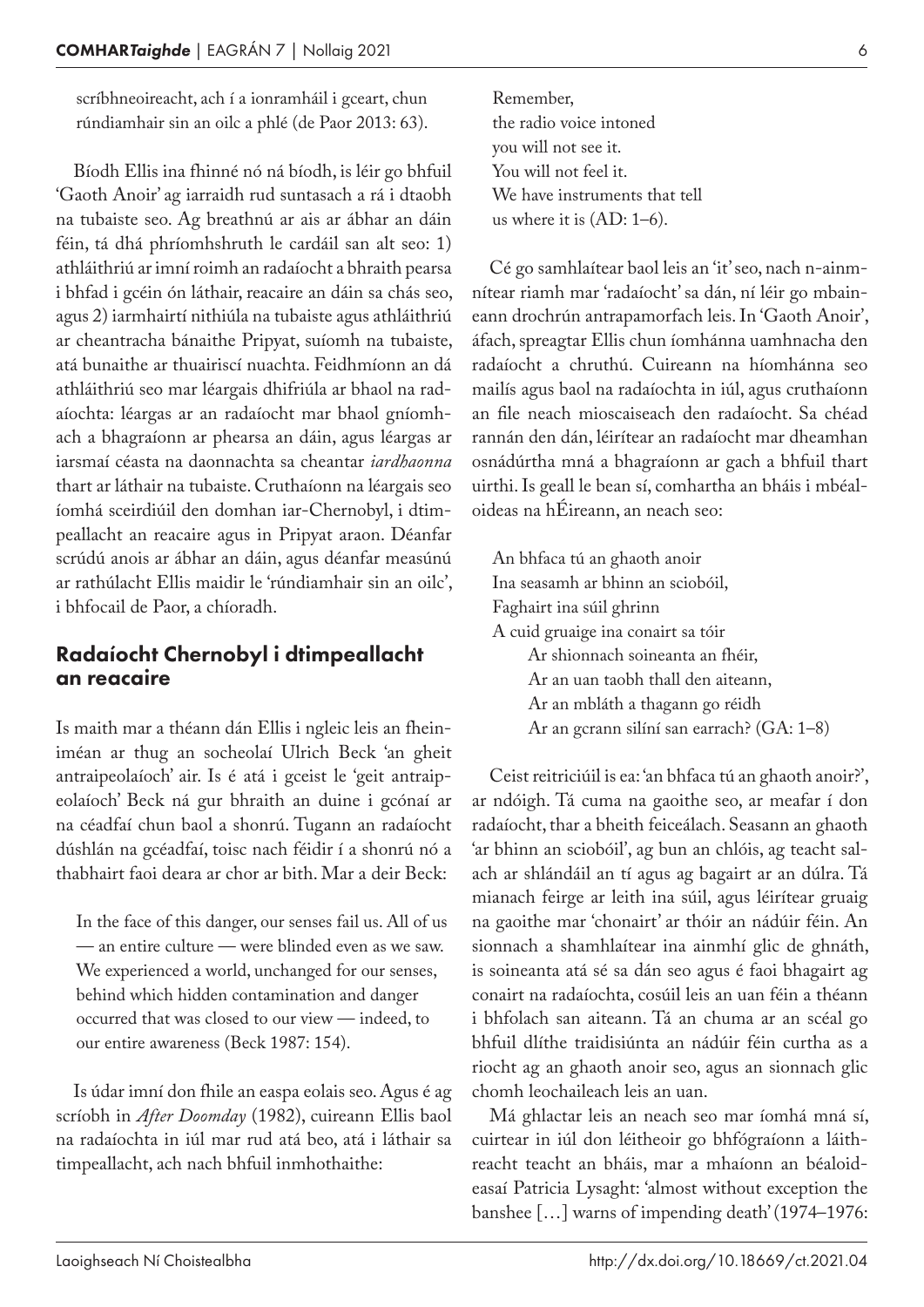105). Tagairt do bhuamáil núicléach Hiroshima, b'fhéidir, is ea an tagairt shuntasach don chrann silíní sa líne dheireanach den véarsa. Nó b'fhéidir gur meatonaime é seo agus gur meafar é an crann silíní do nimhiú radaighníomhach na gcrann go ginearálta. Leagtar béim ar mhilleadh an nádúir agus na bplandaí go minic sna dánta a scrúdaíonn eachtra Chernobyl. Sa dán 'Trí Thrua na Bealarúise', a phléann iarmhairtí Chernobyl sa Bhealarúis, leagann Bríd Ní Mhóráin béim ar thruailliú an nádúir ag an radaíocht: 'lus geal gaoithe / treascartha ag séisiaim' (2008: 12); sa dán 'Chernoble – Sellafield' le Brian Ó Baoill, tráchtar ar cheathanna radaíochta ag titim ar an fhéar (1992: 9). Maidir le 'Gaoth Anoir', sa dara véarsa den rannán seo, déanann pearsa an dáin achainí ar an duine eile an radaíocht a *chloisteáil*:

Ar chuala tú an ghaoth dhearg Ina badhbh chaointe sa chathair Ag glaoch faoi mar ba reilig Beo-chlós na scoile, ag scairteadh Ar chuidiú ón deargshíon Chun nimh na ndúl a scaipeadh Ina scéala ón ionad thíos Ar aos óg i mbaol a bhasctha? (GA: 9–16)

Baintear úsáid as miotaseolaíocht na hÉireann arís — íomhá na baidhbhe — chun an baol radaighníomhach a léirshamhlú go sainiúil. Bandia na cogaíochta a bhí sa bhadhbh, a d'fhógair mearbhall ar pháirc an áir. I ndán Ellis, ní ar pháirc an chogaidh atá an t‑ár á dhéanamh ach i lár na cathrach, áit a bhfuil an gnáthrud laethúil ar siúl. Athraíonn an radaíocht féin clós scoile ina láthair mharfach — reilig na bpáistí — agus scaiptear, le cuidiú ón 'deargshíon', 'nimh na ndúl' an radaíocht — ar fud na háite. Fiafraíonn pearsa an dáin den duine, 'ar chuala tú an ghaoth dhearg?' arís, ag impí air an neach osnádúrtha a thabhairt faoi deara. Sa tríú véarsa, tugann an file le fios den chéad uair gur ag labhairt faoi eachtra Chernobyl atá sé:

An í gaoth chróndearg na goimhe A shéideann ina chuid fola Ó Chernobyl an chroí chéasta, A sheolann faoi cheilt chugainn Spóir ó lus mór na coille, A theitheann lúide a hanam

Ón deargchaor, ón luisne tinnis A bhreoigh faoina craiceann? (GA: 17–24)

Tugtar faoi deara an focal 'dearg' sa rannán seo den dán, a thugann bríonna difriúla le fios: an dath féin, fuil, aimhe, tine, agus lasadh san áireamh. Ceanglaíonn Ferber an dath leis an diabhal féin: 'red is sometimes the colour of the devil' (1999: 169). Baineann an dath go dlúth le téama a thagann chun cinn sa véarsa seo, mar atá, breoiteacht agus nimh na radaíochta. Is geall le plá í an ghaoth anoir, agus ar nós lus mór na coille (*deadly nightshade* nó *Atropa Belladonna* na Laid‑ ine), planda nimhneach ar féidir leis daoine a mharú, scaipeann sí a tinneas. Baintear úsáid as an fhocal 'deargchaor' — focal a chuireann pléascadh loiscneach Chernobyl agus caor lus mór na coille araon i gcuimhne don léitheoir. Tá an baol radaighníomhach dofheicthe sa véarsa seo arís: seoltar an radaíocht 'faoi cheilt chugainn'. Samhlaítear an freasaitheoir núicléach a phléasc mar 'chroí chéasta' agus mar shiad urchóideach a chuireann ailse in iúl: 'luisne tinnis/a bhreoigh faoina craiceann'.

Léiríonn imní an reacaire faoi éifeachtaí na radaíochta ina thimpeallacht féin an ghéarchéim a bhain‑ eann le forlámhas an duine agus le cíocras chun fuinnimh, agus leis na cúinsí marfacha sa timpeallacht a eascraíonn astu sin. Agus é ag trácht ar an ré Antraipicéineach, áitíonn an scoláire Michael Cronin go gcuireann forlámhas an duine an duine féin i mbaol a bháis:

Once humans move from being biological agents to geological agents, dominating and determining the survival of many other species on the planet, they then become not so much subject to nature as a condition of nature itself. This dominance comes, of course, at the cost of the very survival of humanity (Cronin 2019: 53).

Cé nach mbaineann an ráiteas thuas le Chernobyl go beacht, is léir go mbaineann sé le hábhar: saint an duine chun fuinnimh a bhí mar bhunchúis le Chernobyl. Véarsaí thar a bheith íogair iad véarsaí a haon go dtí a trí i rannán a trí den dán, nuair a léiríonn an reacaire a mhothúcháin faoin radaíocht seo nach bhfuil le sonrú aige ina theach féin. Tá an baol dofheicthe seo ag bagairt ar shuaimhneas a thí agus ar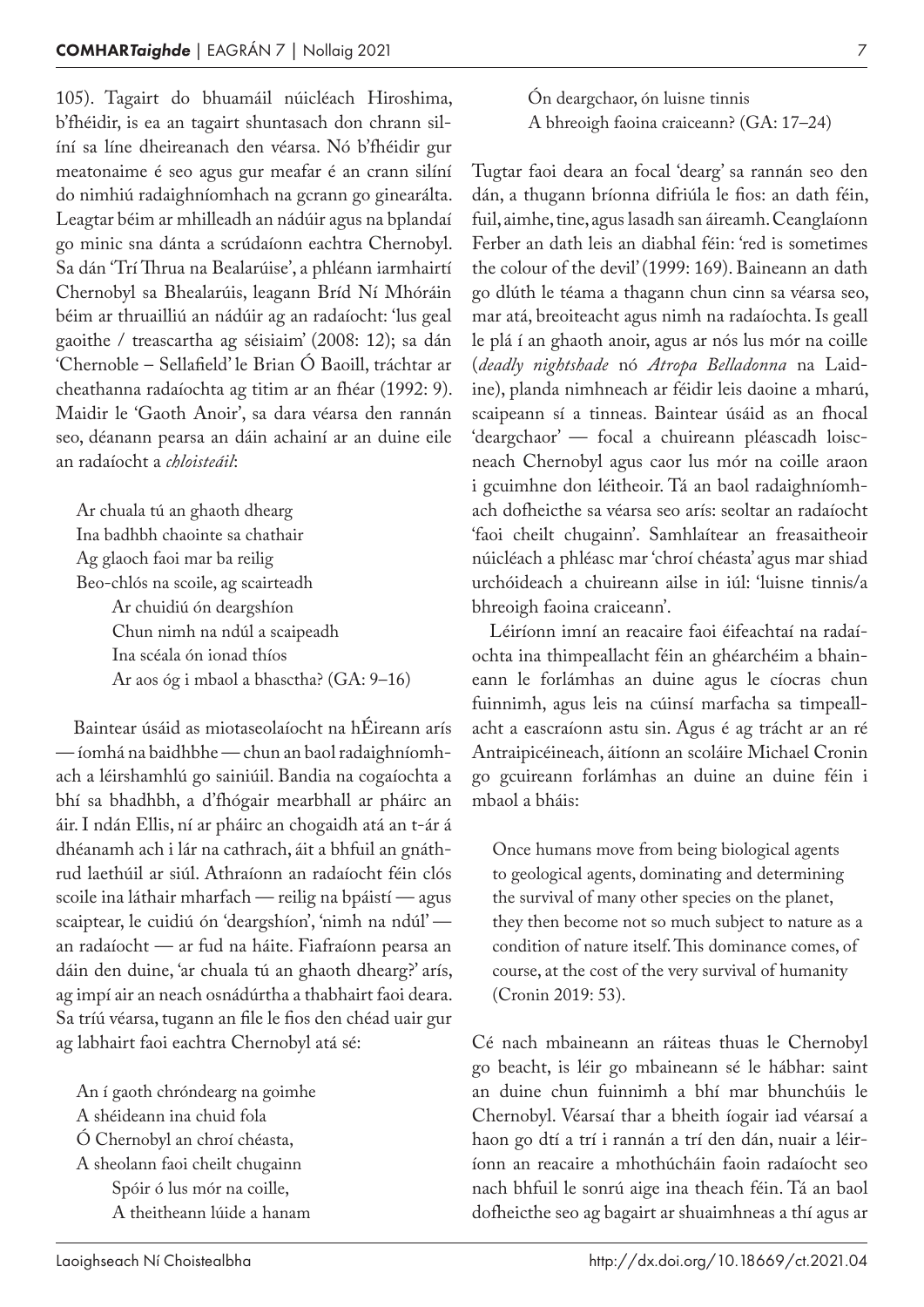#### shláinte a chlainne:

Nach athair mé? Doirteann an t‑amhras Ina cheathanna toirní Ar mo pháistí Agus iad ina gcodladh Oíche seo na péiste Go sámh taobh thiar den uafás. …. Nach fear céile mé? Úscann fuil ó ghlinnte an aeir Ar análú mo mhná Go gcrónaíonn línéadach Lilíoch an philiúir Oíche seo an tseamlais, Ise faoi gheasa ag an tsíth (GA: 41–47; 57–63).

Díol suime é samhlú na radaíochta in *After Doomsday*, faoi mar a bhagraíonn sé ar theach an reacaire:

A morning after world's end dawned with a small White sun growing quickly out of the hill, Sounds of water, and just the faintest smell

Of mint from the flowerbed directly under Our broken window (AD: 74–78).

Mar ábhar comparáide, feictear arís nach samhlaítear an baol céanna leis an radaíocht in *After Doomsday*. Níl de thoradh ar an radaíocht ach fuinneog bhriste, i gcodarsnacht leis an uafás sa dán Gaeilge. In 'Gaoth Anoir', tá an chodarsnacht idir an suíomh teolaí tí — 'línéadach lilíoch' — agus an baol osnádúrtha radai‑ ghníomhach sa timpeallacht — 'oíche seo an tseam‑ lais' — an-éifeachtach. Tagann an radaíocht faoi cheilt chucu, agus doirteann amhras an athar mar a bheadh 'ceathanna toirní' ar shuaimhneas codlata na bpáistí. Baintear úsáid as friotal bíobalta chun uafás na tubaiste a léiriú: úscann 'fuil ó ghlinnte an aeir' ar análú séimh na mná céile — íomhá a léiríonn gur mhill an radaíocht na Flaithis féin agus gur cneá angaidh anois iad. Cé nach sonraíonn sé an baol, samhlaíonn reacaire an dáin, trí na híomhánna, éifeachtaí coscracha na radaíochta ar a chlann agus ar a bhean chéile. Tá a mhothúcháin le léamh go soiléir ó na ceisteanna reitriciúla a chuireann sé air féin ag tús véarsaí a haon

agus a trí: ní féidir leis a ról cosanta mar fhear céile agus mar athair a chomhlíonadh a thuilleadh. Tá dul na ciontachta le sonrú go láidir ar na véarsaí seo.

Sa dara véarsa de rannán a trí, déanann an reacaire iarracht dearmad a dhéanamh ar an eolas atá aige ar an radaíocht, mar gheall ar a scaoll. Tá cur síos soiléir ar na hiarrachtaí aige na céadfaí a mhúchadh. Tá íoróin ag baint leis seo, dar ndóigh; ní féidir leis na céadfaí an radaíocht a shonrú ar aon nós. Is léir gur óna mhothúcháin féin a éalaíonn sé:

Stopfaidh mé mo bhéal Le cré bhuí na cille. Dallfaidh mé ionam Na scéin-fhuinneoga. Cuirfidh mé tharam Ré roithleagán An dorchadais anocht Má bhodhraítear dom An chuisle seo ar mo chroí (GA: 48–56).

Tá mothúchán an reacaire i ndiaidh na tubaiste in *After Doomsday* an-chosúil leis na véarsaí thuas:

So, this is the ultimate release. To cease To think, to suffocate the pain. Again, to enter the womb of the void (AD: 164–168).

Léiríonn an dá reacaire go santaíonn siad beirt an t‑eolas atá acu faoin radaíocht a ligean i ndearmad go hiomlán. Sna véarsaí in 'Gaoth Anoir', tugann an frása 'cré bhuí na cille' úrscéal cáiliúil Uí Chadhain, *Cré na Cille*, chun cuimhne. Ina theannta sin, áfach, tá brí eile le 'cré bhuí' a thugann camadaíl an duine nó smál sa duine nó san ainmhí le fios .i. 'tagann an chré bhuí aníos' — tá lochtanna le sonrú. Is geal le féincháineadh ar a chlaidhreacht féin an líne seo, b'fhéidir. Seans go bhfuil tábhacht le dath na cré féin. Agus é ag trácht ar bhuí mar dhath, deir Ferber:

Yellow may be a sign of disease as well as age […] In some countries during the Middle Ages, traitors and heretics were made to wear yellow; Jews wore a yellow star, a practice reimposed by the Nazi regime. Paintings of Judas often had him in yellow clothing (Ferber 1999: 245).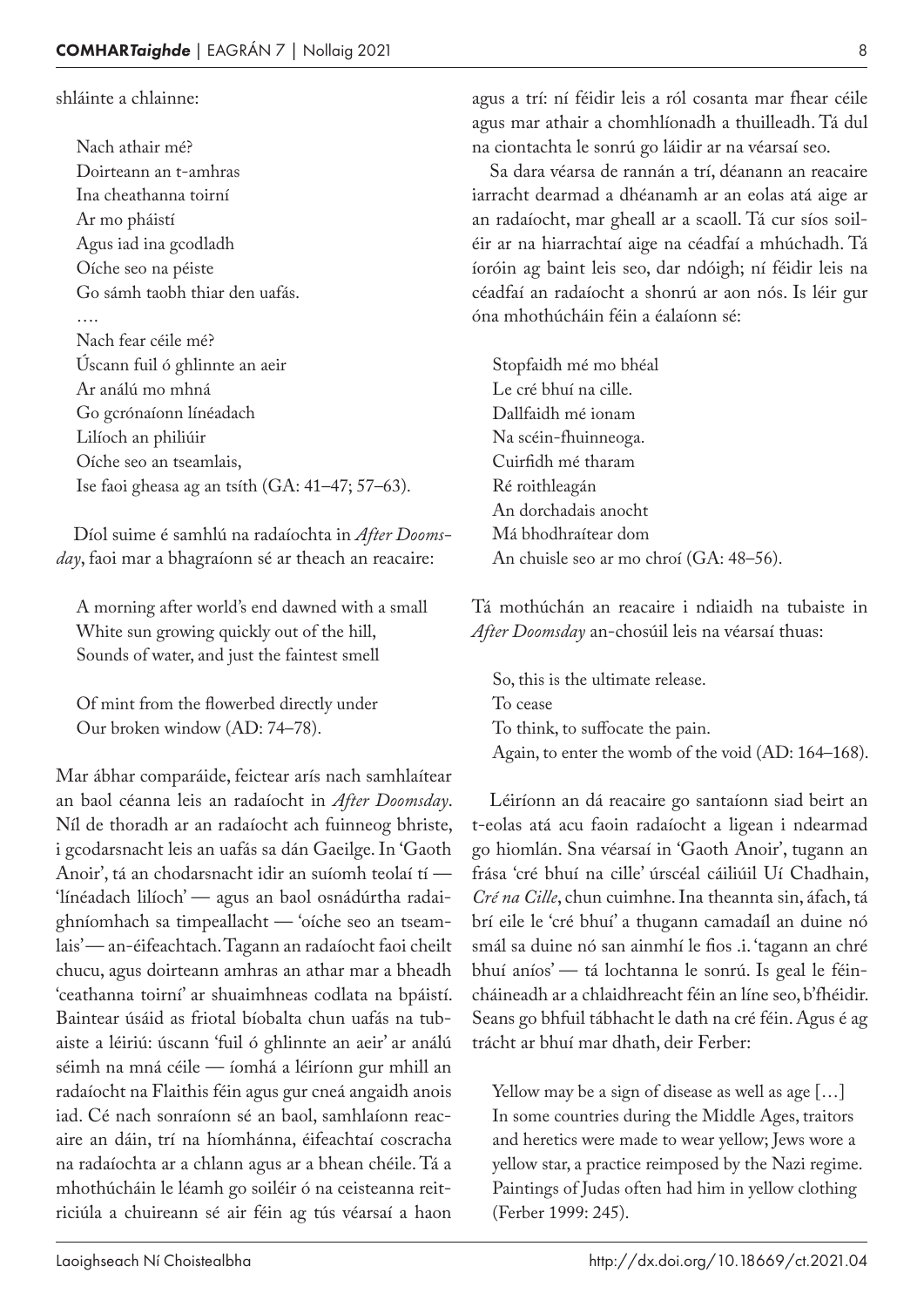Tagann an dath buí chun cinn in *After Doomsday* freisin: 'a shadow/of yellow grass […]/A yellow shad‑ ow of leaves in your face' (AD: 153-155). An dtugann an chré bhuí seo lochtanna an reacaire nó lochtanna na daonnachta ar fad le fios, b'fhéidir? Leanann reacaire 'Gaoth Anoir' ar aghaidh lena chíocras chun neamhnithe: tá a shúile ina 'scéin-fhuinneoga', agus santaíonn sé 'ré roithleagán / an dorchadais' a chur thart air. Ní theastaíonn uaidh ach éalú ón eolas atá aige faoi ionsaí na radaíochta ar a chlann. Mar a phléann Beck agus an gheit antaipeolaíoch faoi thrácht aige, chuir pléascadh Chernobyl an difríocht idir an timpeallacht phoiblí agus domhan an teaghlaigh, a bhí príobháideach agus taobh istigh, ar ceal. Ag trácht ar an ghaol ghairid sin idir an réimse poiblí agus an réimse príobháideach atá Beck agus é ag trácht ar ról na máithreacha go speisialta:

Mothers […] formally the unpolitical protectrixes of life in the remaining protective areas of privacy are now especially among the affected. Their children are in danger. The most intimate — say, nursing a child — and the most distant, most general — say, a reactor incident in the Ukraine, energy politics — are now suddenly directly connected (Beck 1987: 159).

Ar an dóigh chéanna, i línte 84–87 den dán, déanann Ellis achoimre ar chumas na radaíochta na céadfaí ('súil'), an tsochaí ('sráid'), an dúlra ('crainn'), agus an nasc teaghlaigh ('cíoch', 'leaba') a mhilleadh. Mar shampla eile den fhriotal bíobalta sa dán, tagann an ghoimh uafásach seo ón diabhal féin, meafar a léiríonn ollchumhacht uafásach an phléasctha. Samhlaítear an freasaitheoir a phléasc mar dhiabhal, agus Pripyat féin mar ifreann:

Dhá lá ó bhrúcht aníos Deannach feanntach an diabhail

Gur thit go leochaileach lústrach Ar an tsráid is ar an tsúil,

Gur spréigh ina ghangaid anuas Ar crann, ar cíoch, ar leaba [*sic*] (GA: 82–87).

Scriosann an baol radaighníomhach muinín an duine sna céadfaí agus cuirtear smál ar thearmann pearsanta an tí. Ní hann d'áit shlán, saor ó bhaol núicléach, níos mó. Léiríonn imní an fhile an gheit antraipeolaíoch a bhuail daoine tar éis an phléasctha radaighníomhaigh: ní raibh siad in ann an baol a shonrú ná ní raibh siad in ann a bpáistí a chosaint ón mbaol dofheicthe uileghabhálach. Mar a phléann Goatcher agus Brunsden: 'the hazards elude the senses and descriptive language, and they remain un-grasped, but are nonetheless experienced' (2011: 117). Cothaíonn an file atmaisféar scanrúil sa dán, agus níl drogall ar an reacaire a leochaileacht féin a léiriú; níl bealach ar bith aige chun a shaol 'a thabhairt chun céille':

Is athair-chrann lom mé Nach dtugann an ghaoth Aird dá laghad air. Conas a thabharfainnse An saol chun céille,

Conas a rachainn in éadan Philéar an drochrúin Is mé i mbun mo chúraim? Díon deoire níl sa cheist agam. Bhíos ar nós cuma liom Gur dhaoras mo chúram chun báis Nár shamhlaigh an básaire a chéasadh (GA: 68–79).

Ní thugann an ghaoth aird dá laghad ar a iarrachtaí a chlann agus a bhean a chosaint, mar 'athairchrann lom': íomhá a chuireann sceirdiúlacht agus nochtacht in iúl. Tá bríonna éagsúla leis an fhocal 'cúram' freisin — dualgas, freagracht, fostaíocht, suim, agus teagh‑ lach, i measc rudaí eile. Mar sin, seans go bhfuil pearsa an dáin ag labhairt go díreach faoina chlann sna línte 'gur dhaoras mo chúram chun báis', nó seans go bhfuil sé ag labhairt faoi 'chúram' an duine don timpeallacht. Is íomhá bhuaiteach í a léiríonn an athuair ciontacht an reacaire: admhaíonn sé féin go raibh sé 'ar nós cuma liom' go dtí gur thit an tubaiste amach. Tráchtaireacht ar mheon an duine i leith na timpeallachta, b'fhéidir.

Samhlaíonn an reacaire é féin mar 'bhásaire', freisin, agus áitíonn sé nár shamhlaigh sé a chéasadh féin. D'fhéadfaí é seo a léamh freisin mar léiriú ar an chine dhaonna ar fad: básairí na timpeallachta nach samhlaíonn an céasadh a chruthaítear as a gcuid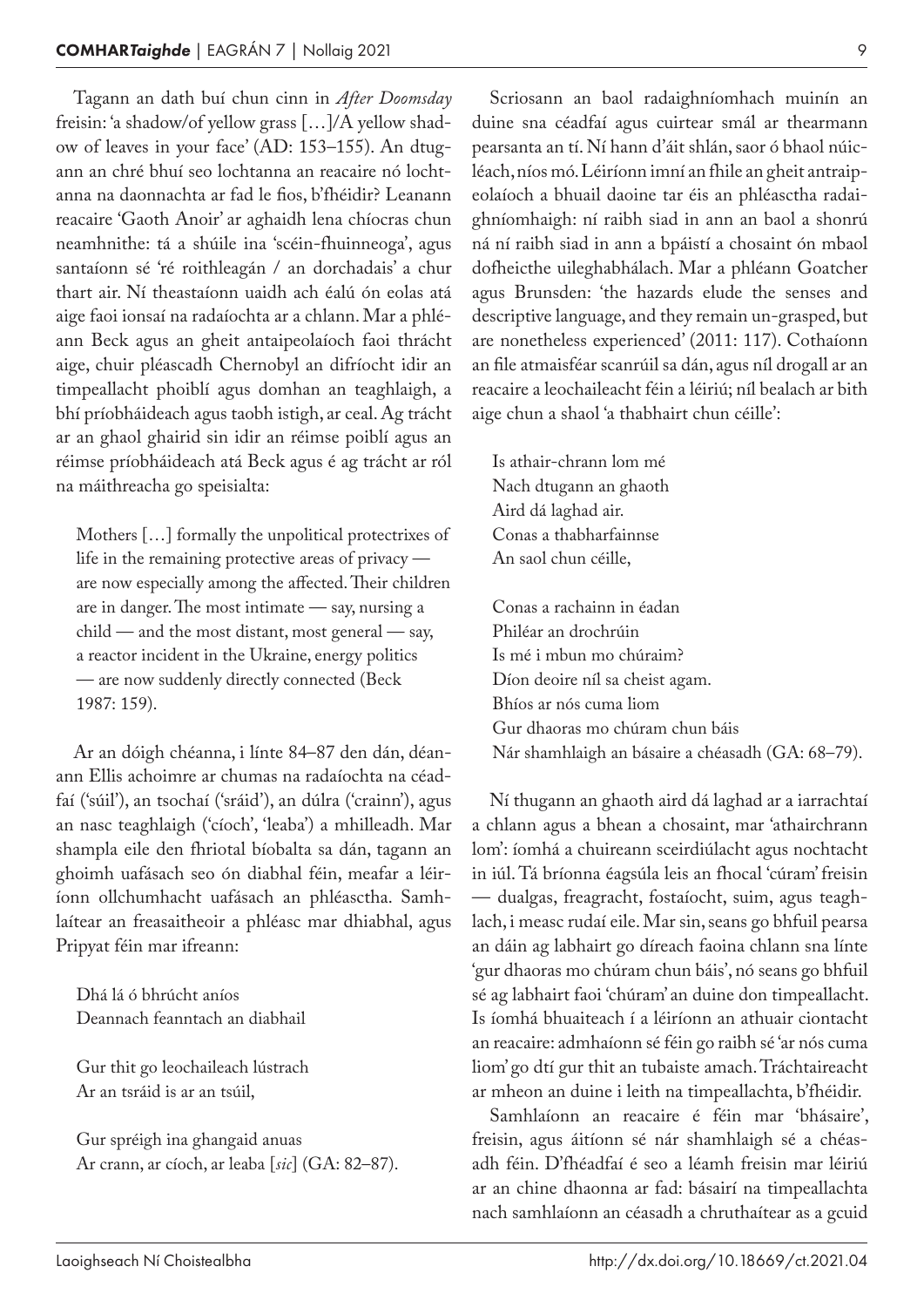neamairt. Cuimsítear baol dofheicthe Chernobyl in íomhá fhísiúil an philéir, a sheasann do 'dhrochrúin' na radaíochta nach féidir le reacaire an dáin dul ina éadan. Is údar imní do reacaire an dáin é nach féidir leis an baol nua-aimseartha radaighníomhach a fheiceáil, a bhraith, nó a bholú, agus é ag cuimhneamh ar a theaghlach ach go háirithe. Agus é ag streachailt lena chiontacht féin sna véarsaí seo, cruthaítear íomhánna nithiúla chun dul i ngleic leis an bhaol uileghabhálach a chruthaigh an duine — fuil, ceathanna, piléar, gangaid, agus araile. Maidir leis an phlé faoi cheantracha bánaithe Chernobyl sa dán, is ar fhianaise nithiúil na tubaiste a dhíríonn sé freisin, trí earraí tréigthe na ndaoine agus trí fholús na háite a athláithriú. Déanfar scrúdú ar iarmhairtí Chernobyl mar léargas ar thimpeallacht mhillte iardhaonna sa phlé a leanas.

#### Ceantracha Bánaithe Chernobyl

Tuigtear don léitheoir go bhfuil ceantracha Chernobyl — go háirithe cathair na n-oibrithe, Pripyat — bánaithe go hiomlán. San Aontas Sóivéideach mheall an chathair idéalach seo infheistíocht rialtais, in éineacht leis na hoibrithe is cumasaí, mar gheall ar thábhacht na cathrach don stáisiún núicléach. I ndiaidh an phléasctha in 1986, áfach, tháinig athrú iomlán ar an chathair seo, mar a phléann Paul Dobraszczyk ina alt faoi 'petrified ruin' na cathrach:

Such was the model status of Pripyat that it became one of the most prosperous towns in the Ukraine and was frequently visited by Soviet town planners and government officials. Yet, as with the reactor nearby, Pripyat's model status is now ironic: its crumbling buildings and empty streets are set against the now eternal reactor sarcophagus, seen from every rooftop of the town's buildings (Dobraczszyk 2010: 378).

Ag teacht le cur síos Dobraczszyk, cruthaíonn Ellis íomhá dhuairc de Pripyat in 'Gaoth Anoir', agus leagtar béim ar fholús na háite. Ceantar *iardhaonna* atá ann anois. Agus é ag trácht ar choincheap an Iardhaonnachais chun tuiscint a bhaint as tubaiste Chernobyl, mhínigh an socheolaí Owen Abbott go dtarlaíonn tubaistí timpeallachta ar nós Chernobyl agus an ghéarchéim aeráide mar gheall ar an ointeolaíocht dhéachúil atá ina cloch choirnéil de chuid na sochaí Iartharaí. I mbeagán focal, is ionann an ointeolaíocht dhéachúil agus an deighilt idir an duine ar neach loighciúil, cultúrtha, agus réasúnta é — agus an nádúr, meaisíní, agus an timpeallacht:

The premise of the modern ontology dualism is that humans are special; humans are separated from machines, animals and nature because of our capacity for knowledge, reason, morality, culture, language and passion — to name but a few separating factors. As a result of viewing the world in terms of human specialism, the modern ontology has held that humans have agency, whereas everything else does not (Abbott 2016: 232–233).

Sna véarsaí faoi bhaile Pripyat, éiríonn le hEllis an smaointeoireacht dhénártha seo a iompú bunoscionn. Níl fágtha san áit ach foirgnimh, earraí, agus iarsmaí an tsaoil, agus is iadsan a 'fheidhmíonn' sa saol anois, mar a fheictear ó rannán a dó den dán:

Marbhthost ar na sráideanna Agus bloic na n‑árasán Ina gcéimseata gan chiall Breactha ar an bhfolús. Balún buí ar strae Go caillte ar an dara hurlár, Téad leis a chuardaíonn Lámh leis an pháiste a theann. Éadaí ar crochadh ar sreang, Plandaí tí ina bpotaí cré. Seargtha donn an duille. Na héadaí aois á dtuaradh (GA: 25–36).

Ní tost ach marbhthost atá le cloisteáil in Pripyat. Athraítear áiteanna cónaithe na ndaoine — na bloic árasáin a bhí mar shiombail go minic den saol san Aontas Sóivéadach ar an iomlán — go 'céimseata gan chiall', frása a chuireann cúlra eolaíoch na tubaiste i gcuimhne don léitheoir. B'fhéidir go mbaineann Ellis úsáid as dhá bhrí an fhocail 'tuar' anseo: tirimeacht nó gealadh na n‑éadaí, agus tairngreacht. Feidhmíonn siad mar chomharthaí na todhchaí - tréigthe, bánaithe, gan daoine. Tá cosúlachtaí móra le tabhairt faoi deara idir na mionsonraí faoi Pripyat agus Chernobyl i ndán Ellis agus i dtuairisc nuachta faoi cheantracha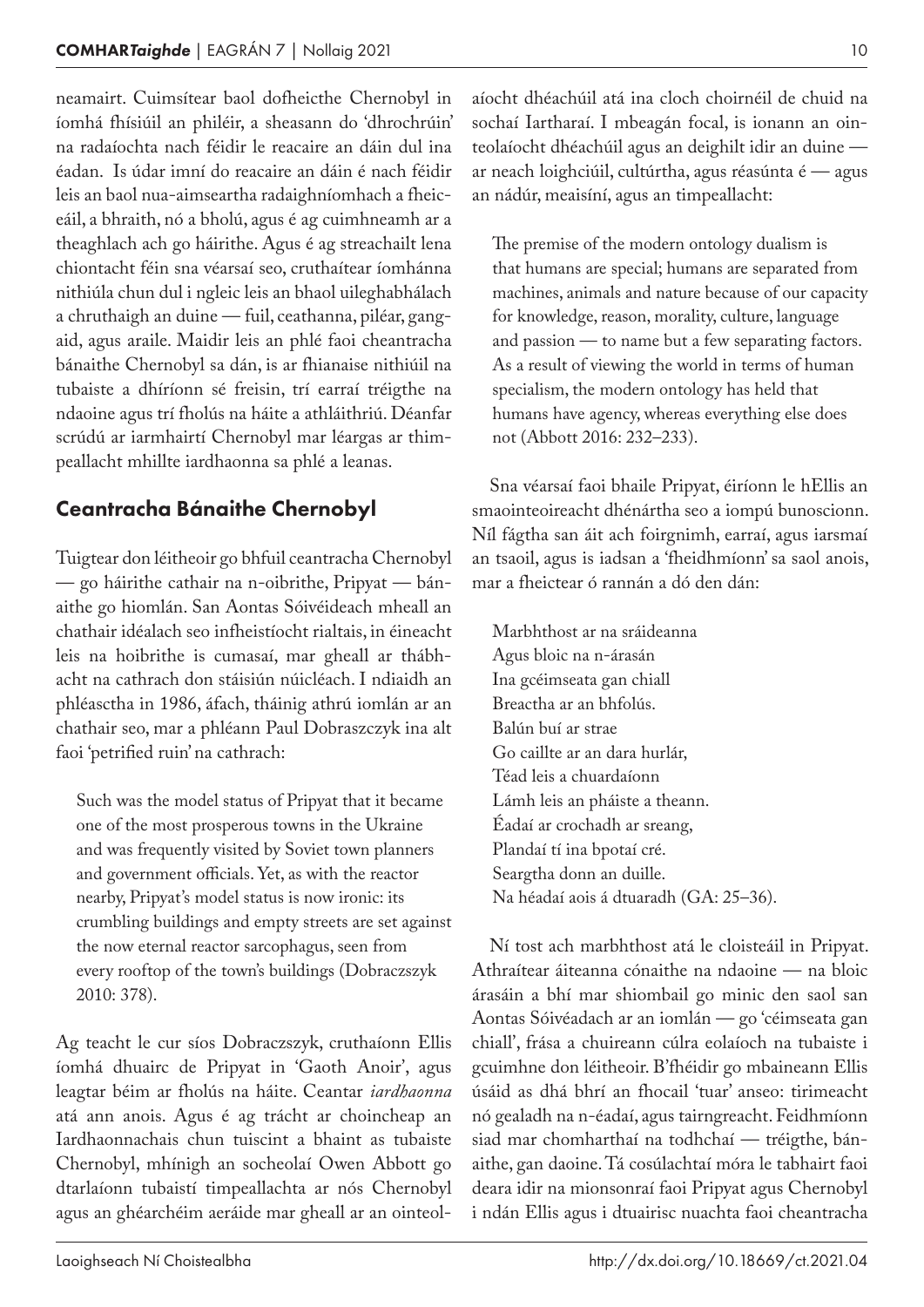bánaithe Chernobyl a scríobh Conor O'Clery, iriseoir, a foilsíodh i leathanaigh *The Irish Times* i Meitheamh 1987. Tá gach seans ann go raibh an tuairisc nuachtáin léite ag Ellis agus go ndeachaigh an cuntas ar bhánú na cathrach i bhfeidhm air. Tugtar cuntas éadóchasach ar Pripyat in alt O'Clery freisin: níochán fós ar an tsreang tuartha; an t‑óstán bainise; dealbh Lenin ina sheasamh i gcearnóg an bhaile; an gaineamh ar na fuinneoga; plandaí nua ag fás, agus araile (O'Clery 1987). Tá na héadaí agus na plandaí, a luadh thuas i rannán a dó, chun tosaigh in alt tosaigh na tuairisce:

On the balcony of a second-floor apartment, some washing is hanging on a string line — a vest, two shirts, a sheet and a couple of pairs of socks. Through the gap in the lace curtains can be seen a row of potted plants. The clothes have been drying for 412 days. The geraniums, if that is what they were, are brown wizened stalks (O'Clery 1987: 1).

Leagtar béim sna véarsaí seo ar fholús agus ar mhairbhe na háite. Níl daoine in Pripyat a thuilleadh, agus mar sin, tá féinriar aisteach tagtha ar na hearraí a fágadh san áit. Ní chuardaíonn an páiste an balún buí (dath an tinnis arís, mar a phléigh Ferber (1999: 245)): a mhalairt a tharlaíonn. Déanann na héadaí an todhchaí a thuar. Nuair a dhéantar tagairt d'obair na n‑eolaithe agus na nglantóirí i ndiaidh na tubaiste i rannán a sé den dán, baintear úsáid as an bhriathar shaor chun an gníomh a scaradh ón duine:

Agus baintear an barrfhód Agus leagtar na crainn agus lomtar Bláthcheapacha an earraigh. Scaiptear gaineamh mar chumhdach (GA: 119– 122).

Nuair a scaiptear an gaineamh leis an radaíocht a ghlanadh, tagann féinriar air, agus déantar pearsantú bagrach air i véarsa deireanach an rannáin sin:

Agus ingne an ghainimh, éist, Á scríobadh go binbeach Ar ghloine na dtithe ina bhfásann Glasraí na hathbheochana nua (GA: 127–130).

Tá a leithéid le léamh freisin in *After Doomsday*, agus reacaire an dáin sin ag trácht ar an 'new god' atá ag teacht sa domhan tar éis na tubaiste núicléiche macalla na hathbheochana a luaitear thuas:

No, let us not come face To face with a new god's nativity. May we not hear voices in the stable, A sound of wings above in the loft, Rasp of fingers on a window, Claw tapping a door (AD: 350–355).

Is tagairt chorr é 'glasraí na hathbheochana nua' sa líne dheireanach sa véarsa thuas ó 'Gaoth Anoir'. Seans go bhfuil Ellis ag cur béime ar fhriotal bíobalta arís leis an 'athbheochan' seo, a chuirfeadh ais‑ éirí Chríost, b'fhéidir, in intinn an léitheora. Toisc go ndéanann an file tagairt d'athbheochan choscrach na nglasraí, áfach — rud, is léir, nach gcuireann an reacaire ar a shuaimhneas — tá mothú an aitis le sonrú. Tá 'fás' agus 'áiséirí' de chineál éigin ar siúl i gceantair Chernobyl agus sa timpeallacht in *After Doomsday*, ach tá braistint osnádúrtha ag baint leis. Déantar tagairt don eachtra seo in alt O'Clery freisin, rud a mhíníonn, b'fhéidir, a bhfuil i gceist leis an 'athbheochan' aisteach seo:

…a gang of agricultural workers are bussed into the zone every day to cultivate strawberries, lettuce, peas, tomatoes, roses and 200 other varieties of plants. Another of their aims is to find out which plants will produce clean products from contaminated soil. […] With some misgivings we munched juicy freshly-plucked cucumbers as the sand blew lightly on the greenhouse glass from the wasteland outside (O'Clery 1987: 10).

Is cosúil go bhfuair Ellis sonraí na háite ó thuairiscí O'Clery, ach is suntasach an rud é gur athraigh sé meon an scéil go hiomlán. Cinnte, luann O'Clery roinnt 'misgivings' thuas, ach cruthaíonn Ellis íomhá scáfar, iardhaonna den teach gloine. Lena chois sin, seans go n‑úsáideann an file saothar na n‑oibrithe curaíochta a luann O'Clery thuas mar chúlra don véarsa seo i rannán deireanach an dáin. Luaitear an bus go sonrach: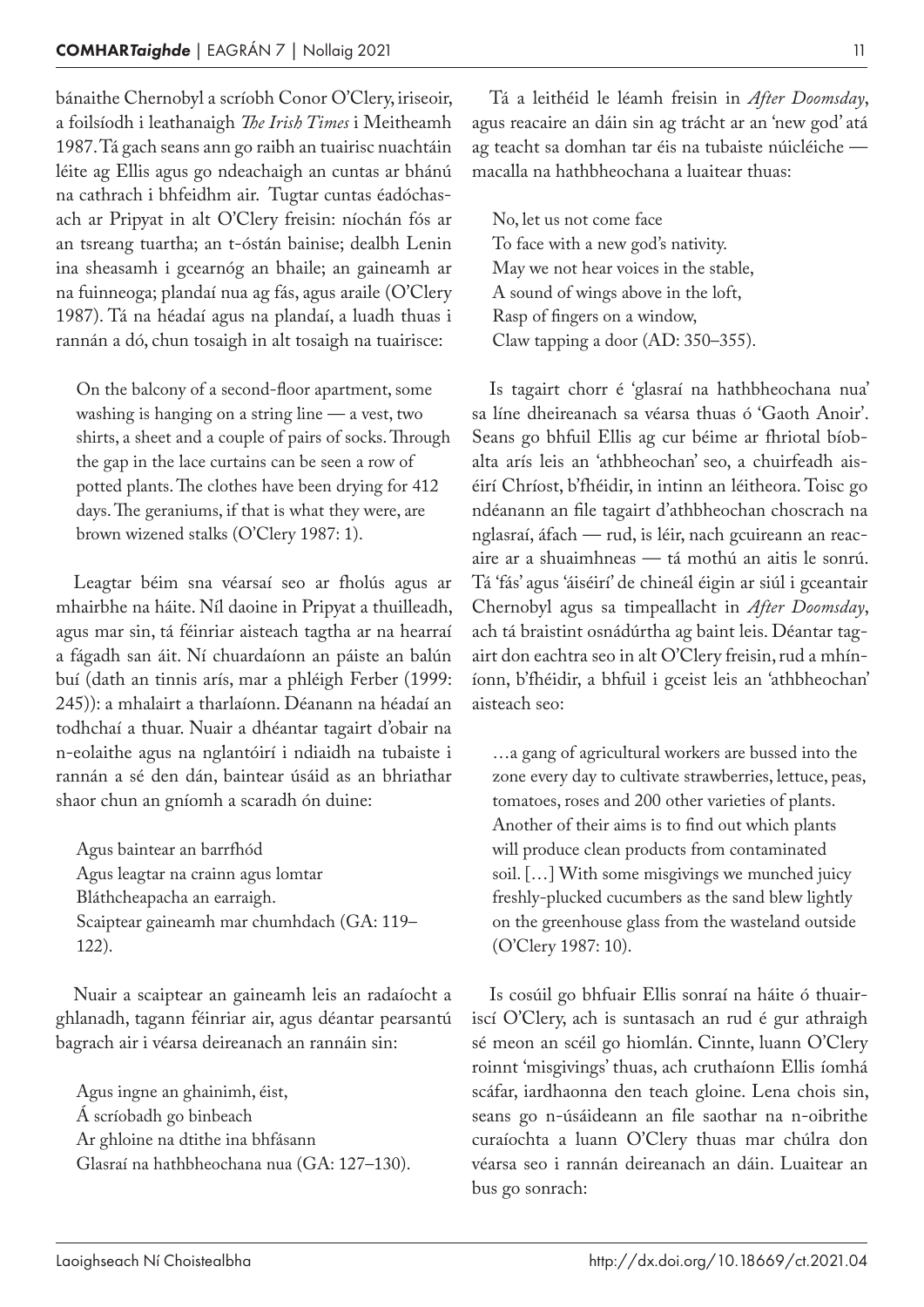Bus ag taiscéaladh glaineachta, Fuinneoga dlúthdhruidte Ina sreabhann thart faoin mbás (GA: 212–214).

Cé go léiríonn O'Clery na hoibrithe i lár phróiseas 'na hathbheochana' ina alt, ag teacht agus ag imeacht ar an bhus, díol suime é nach dtráchtann Ellis ar na daoine ar chor ar bith; cuireann an file béim ar iardhaonn‑ achas na háite. Feictear gurb é an bus féin a dhéan‑ ann an obair seachas na hoibrithe: ar nós an bhalúin a chuardaíonn lámh an pháiste, cruthaíonn Ellis íomhá aisteach anseo a chuireann béim ar fhéinriar an bhus féin. Ag teacht leis seo, leagann an socheolaí, Bruno Latour, béim ar ról na n-oibiachtaí sa ghníomh; dar leis, is *rannpháirtithe* iad rudaí agus uirlisí, go minic, nuair a chuirtear gníomh i bhfeidhm: '...these implements, according to our definition, are actors, or more precisely, participants in the course of action waiting to be given a figuration' (2005: 71). Toisc go samhlaíonn an file ceantar Pripyat mar áit bhánaithe, iardhaonna, cuirtear féinriar ar oibiachtaí na háite; is rannpháirtí é an bus i ngníomh na glaineachta. Cuirtear béim ar an bhus mar neach beo: feidhmíonn na fuinneoga mar 'sreabhann', a chosnaíonn an bus ón radaíocht, rud a chuirfeadh cillscannán i gcuimhne don léitheoir. Tá bríonna éagsúla leis an bhriathar 'taiscéaladh' freisin: cuirtear cuardach, lorgaireacht, agus sirtheoireacht in iúl. Is rud luachmhar, cosúil le hór, í an ghlaineacht féin anois, a dtéann an bus ar a tóir. Leagtar béim ar na daoine nach bhfuil ann: rian na ndaoine sa tuairisc nuachta, ní luaitear é sa dán. Má tá nod dóchais le sonrú i dtuairisc O'Clery, ní hann dó i ndán Ellis. Ag teacht leis seo, i rannán a hocht, deir an file nár scriosadh tada *ach an duine féin* mar gheall ar phléascadh Chernobyl:

Níor scriosadh den saol ach daoine. Fágadh na caidéil san airdeall. Nach dul chun cinn é go dtig linn A leithéid a dhéanamh, Na héadaí a chur á dtuaradh Ar sreang feadh na síoraíochta? (GA: 161–166)

Tá íomhá na n‑éadaí le feiceáil arís sa véarsa seo, agus leagtar béim an athuair ar dhébhríocht an fhocail 'tuaradh'. Dealraíonn sé go bhfuil sibhialtacht an duine scriosta go hiomlán, agus go mbeidh na héadaí ar shreanga na síoraíochta mar iarsmaí den chine dhaonna. Tá blas an tsearbhais le tabhairt faoi deara sa cheist reitriciúil a chuireann an reacaire ar an léitheoir: 'nach dul chun cinn é go dtig linn a leithéid a dhéanamh?' Tá saint an chine dhaonna i dtreo nuálaíochta agus fuinnimh tar éis Pripyat a scriosadh, agus bagraíonn torthaí an phléasctha ar chlann agus ar shaol reacaire an dáin féin. Mar a phléann Michael Marder, fealsúnaí agus scoláire, ina shaothar faoi iarmhairtí na tubaiste, *Chernobyl Herbarium*: 'We live in the shadow of an ever-present threat that our insatiable desire for energy would consume the entire world, without sparing us either' (in Marder agus Tondeur 2016: 16). Feidhmíonn athláithriú Pripyat sa dán seo, ar bhealach, mar rabhadh don léitheoir faoina bhfuil i ndán don chine dhaonna, cé go léiríonn sé imeachtaí atá thart cheana féin.

Murab ionann is samhlú na radaíochta i dtimpeallacht an reacaire, ní thaispeántar an radaíocht in Pripyat mar dheamhan millteach. Is annamh a dhéantar tagairt don radaíocht féin sna véarsaí seo, ach cuirtear iarmhairtí seargtha na sibhialtachta i gcuimhne don léitheoir arís agus arís eile — faoi mar a léirítear an radaíocht in *After Doomsday*. Tá iarmhairtí seo an duine pléite ag Svetlana Alexievich, a chuaigh i ngleic leis an tubaiste ó thaobh an bhéaloidis de: '…the possessions without owners, the landscapes without people. The roads going nowhere, the cables leading nowhere. You find yourself wondering just what this is: the past or the future' (Alexievich 2016: 33).

Is áit iardhaonna é Pripyat an dáin; bréagnaíonn an dán an ointeolaíocht dhéachúil nach samhlaíonn féinriar le meaisíní ná leis an nádúr. Feidhmíonn siad anseo mar ghníomhaithe. Glacann an nádúr seilbh arís ar spásanna an duine, agus tagann meirg ar iarmhairtí na sibhialtachta, a fhulaingíonn 'céasadh meirge' frása a mheabhraíonn céasadh Chríost don léitheoir, i sampla eile den fhriotal bíobalta, agus an tríú huair a úsáidtear an briathar 'céasadh' sa dán. Is féidir 'meirg' an chéasta seo a nascadh freisin leis na tairní iarainn ar baineadh úsáid astu chun Íosa a chrochadh ar an chros chéasta, agus seans go dtagraíonn na 'crainn fheoite' sa véarsa don chros chéasta féin, .i. an 'crann' céasta:

Glacann féar fásaigh seilbh Ar scoilteanna na gcosán.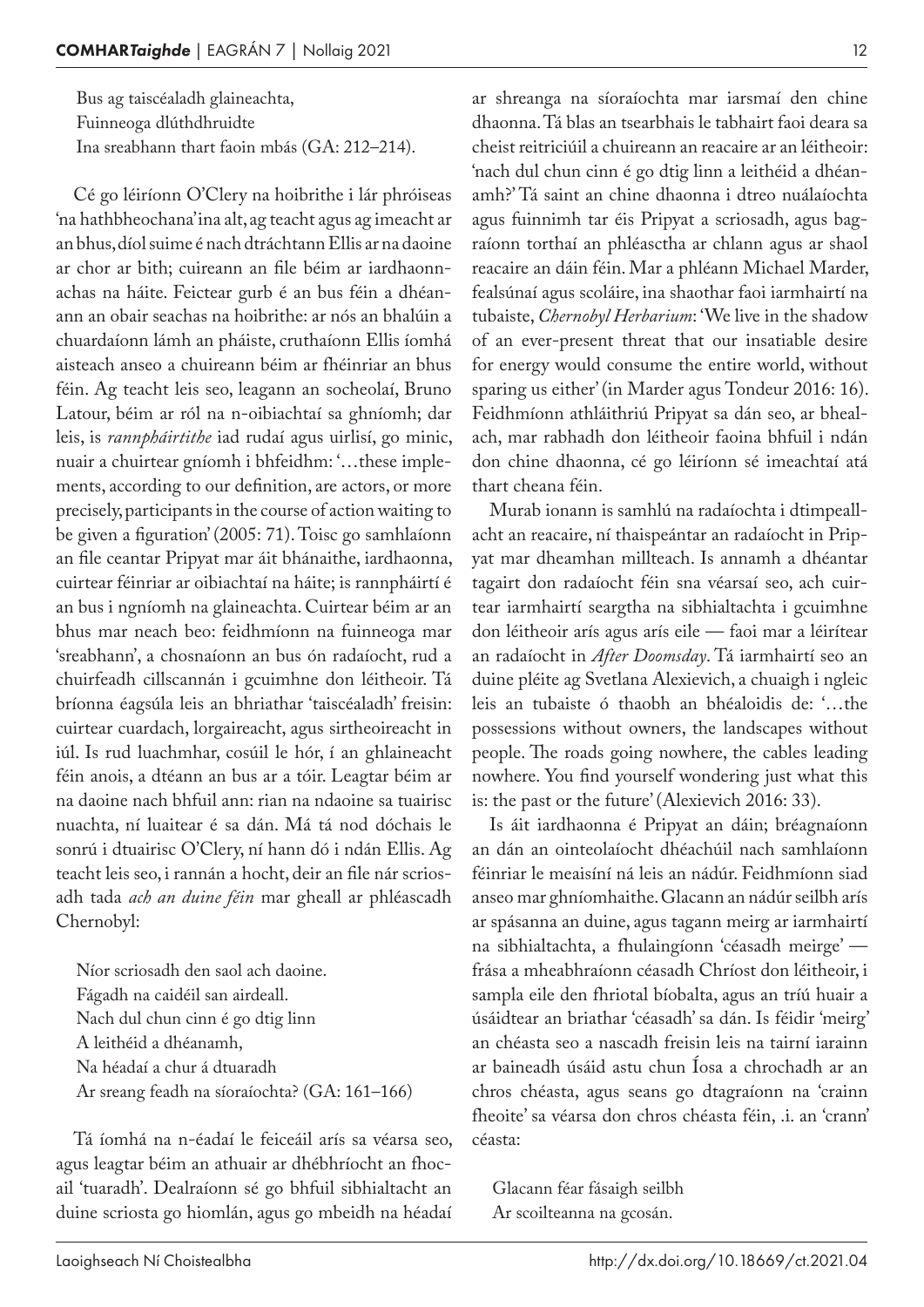Faoi na crainn fheoite fanann Gluaisteáin le céasadh meirge (GA: 157–160).

In *After Doomsday*, feictear na próisis chéanna ag tarlú: rianta an duine ag titim chun neamhoird:

The tractor falls to rust.  $[...]$ Hay falls to powder in the loft. The charred field brairds unearthly red (AD: 110; 120–124).

I rannán a seacht, tagann pearsa nua isteach sa dán — duine anaithnid a bhí, dar le reacaire an dáin, i láthair na tubaiste. Is é an finné seo an t‑aon duine a thagann i láthair in Pripyat an dáin tar éis an aslonn‑ aithe. Impíonn an reacaire ar an fhinné cuimhneamh siar agus cuntas a thabhairt ar na leideanna contúirte a thug sé faoi deara roimh an phléascadh. Samhlaíonn an reacaire go raibh na hainmhithe agus na héin, mar shampla, ina dtuar oidhe. Is léir go bhfuil an reacaire ag súil le cloisteáil faoi dhrochthuar nó faoi réamhinsint de chineál éigin nuair a fhiafraíonn sé den fhinné faoi 'chomhartha na croise/ar an spéir'. Baintear úsáid as an fhocal 'peacach' freisin chun cur síos a dhéanamh ar an duine. Sonraítear arís an friotal bíobalta a mheabhraíonn léargas reiligiúnach na tubaiste don léitheoir an athuair. In ainneoin thuairimí an reacaire, dar le finné Chernobyl, nárbh ann d'aon athrú. Níor tháinig athrú ar gháthchúrsaí an nádúir.

Abair liom, tusa a bhí ann, Ar gearradh comhartha na croise Ar an spéir sular líon Gealach an bháis? (GA: 131–134)

Abair leat. Cén t‑iontas Ag tuar oilc don pheacach A thug tú faoi deara Ar éadan loch na goimhe? Ní fhaca ach eala ar snámh, Súilíní aníos áit ar léim, Sciatháin an ghrá ar a gcroíthe, Loscainn an ghrinn. Caithfidh go raibh an éanlaith Roimh ré imithe chun scaoill?

Níor staon sí dá ceol dian Fiú i mbrothall an lae (GA: 140–151).

Tháinig an phlá radaighníomhach gan choinne, agus bagraíonn sé ar shláinte an duine agus an nádúir, gan chomhartha. Faoi mar atá céadfaí an duine gan mhaitheas roimh gheit na tubaiste, ní thugann an nádúr féin an bhagairt faoi deara. Ní féidir an baol a shonrú ná a thuar. Ceaptar go mbíonn réamhfhios ag ainmhithe agus ag an nádúr sula dtarlaíonn tubaiste; in ainneoin thuairimí an reacaire, ní raibh réamhfhios ag ainmhí ná ag neach ar bith. Cothaíonn an comhrá seo mearbhall in intinn an reacaire, agus críochnaíonn rannán a seacht den dán lena cheist chráite a léiríonn a éiginnteacht faoi shaol iar-Chernobyl: 'an dtuarfar, meas tú, ár mbás féin?' (GA: 154) Tabhair faoi deara go mbaintear úsáid as an mbriathar 'tuar' arís anseo, faoi mar a théann an reacaire i ngleic le mearbhall na todhchaí.

Baintear úsáid as an phearsa seo de bhunadh Pripyat chun mearbhall an reacaire a léiriú tríd na freagraí míshásúla a thugann sé dó. Ní nochtann sé a chuid mothúchán féin faoin tubaiste, agus feidhmíonn sé mar charachtar céasta i scéal an reacaire. Cur chuige iomlán difriúil a shonraítear sa dán 'Picnic i Reilig sa Bhílearúis' le Celia de Fréine, mar shampla, dán ina dtugann an file guthanna agus mothúcháin do na daoine a d'fhulaing iarmhairtí na tubaiste sa Bheal‑ arúis. Ní dán 'iardhaonna' é an dán sin ach dán ina ndéanann an duine iarracht an ceantar nimhithe a athshealbhú:

A luaithe is a chasann an garda thart, rithimid trí ghoirt chuig na fothraigh ina mbíodh cónaí orainn, tráth (2001: 67).

A mhalairt ar fad atá le sonrú i ndán Ellis. Cruth‑ aítear íomhá dhuairc de Pripyat in 'Gaoth Anoir'; léiríonn an file radharc seargtha den saol iar-Chernobyl, agus tá costas daonna na tubaiste agus asláithreacht an duine chun cinn sna véarsaí seo, a chuireann béim ar iardhaonnachas na háite. Tá sé suimiúil, mar sin, go luaitear nóta dóchais gar do dheireadh an dáin. Smaoiníonn an file ar thodhchaí an chine dhaonna, agus deir sé: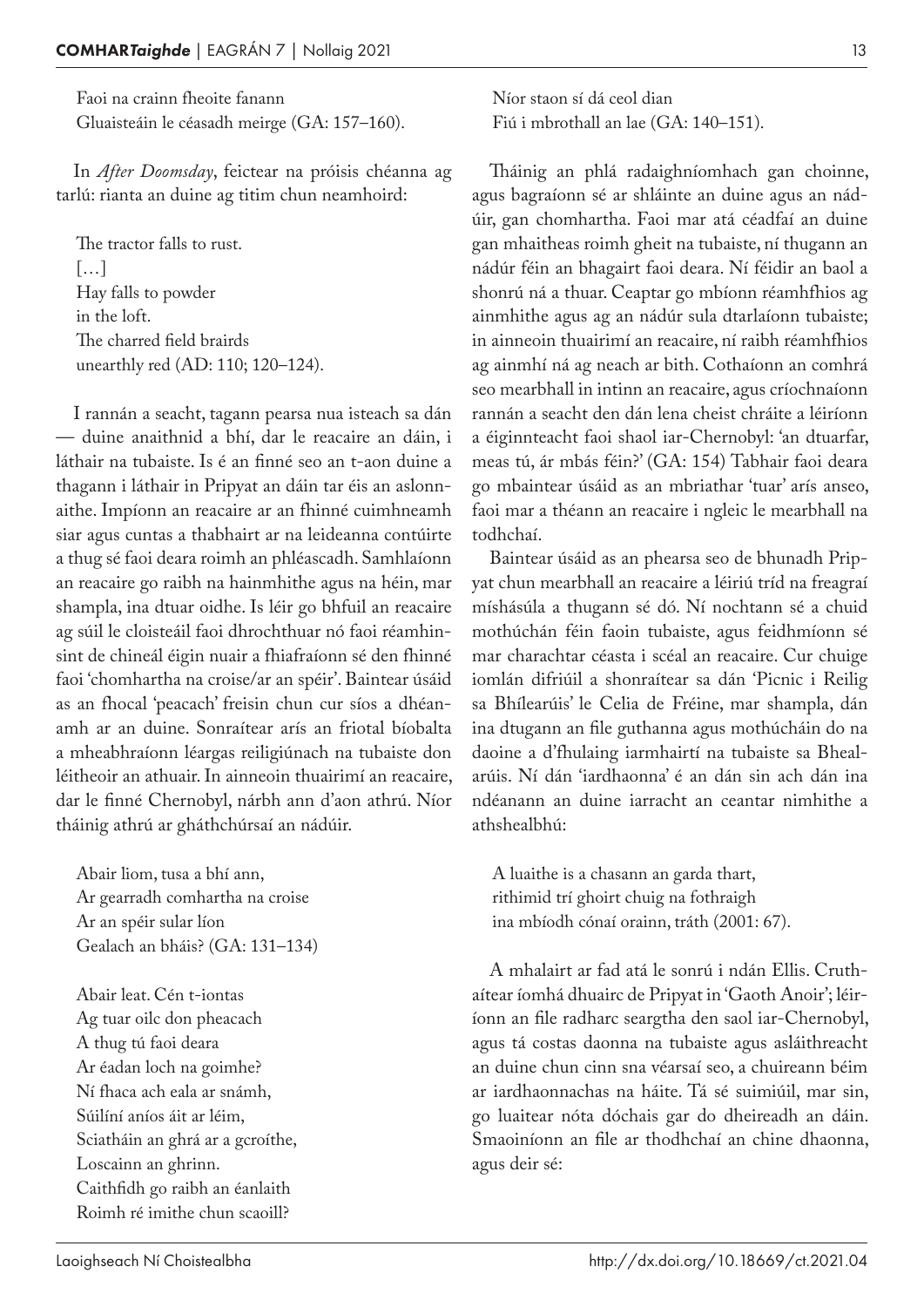Tráfaidh mórtas cine ionainn. Éireoimid as bheith ag aithris Éachtaí a mheall ár gciall chun siúil (GA: 203–205).

Agus reacaire *After Doomsday* ag labhairt faoin eachtra núicléach a mhill a thimpeallacht, déanann sé cur síos ar an eolaíocht mar 'knowledge we have dearly bought' (AD: 299). In ainneoin an dóchais seo in 'Gaoth Anoir', agus an ráiteas láidir thuas a mhaíonn go gcuirfear 'mórtas cine' ar ceal, roghnaíonn Ellis an dán a chríochnú le híomhá shuntasach den iolar agus le ceist reitriciúil eile gan réiteach:

Chonacthas iolar inniu Ag fáinneáil ar shí deannaigh Chraos-tine Chernobyl. An é go gcloisim Seoithín na gaoithe anocht I gclúmh a scornaí? (GA: 221–226)

Níl eolas cinnte ná sólás ag deireadh an dáin ach mothú na héiginnteachta. Díol suntais gur tuairiscíodh ar *The Irish Times* i Meitheamh 1986 go mbeadh éifeacht ar leith ag an radaíocht ar na héin aistréanacha, toisc gur tharla pléascadh Chernobyl tráth imirce bhliantúil na n‑éan chun na hÚcráine:

…the Chernobyl disaster coincided with the peak time of arrival in the Ukraine for the summer migration of birds from central and eastern Africa. These include large numbers of storks, eagles, and birds of prey that could face radiation hazards (Gan ainm 1986: 4).

Tá íomhá an iolair suntasach mar chlabhsúr mí‑ shuaimhneach an dáin. D'fhéadfaí bríonna éagsúla a bhaint as an íomhá aisteach seo; go hiondúil, áfach, samhlaítear an t-iolar le cumhacht, agus le láidreacht na ndéithe féin, mar a áitíonn Ferber:

In classical literature, the eagle is king of the birds and the bird of the king of the gods. [The eagle] has been adopted by many armies and states […] including the United States. The eagle also stands for John the Evangelist […] John is the most soaring and visionary of the four evangelists (1990: 66–67).

Críochnaíonn an dán, mar sin, leis an iolar, siombail na glóire, buailte ag baol dofheicthe na radaíochta. Cé go raibh Cronin ag tagairt don athrú aeráide, baineann a ráiteas faoi éifeacht an duine ar an ainmhí le hábhar anseo: 'humans have now become capable of affecting all life on the planet' (2019: 52). Tagann macalla na gaoithe ar ais i líne dheireanach an dáin mar 'seoithín na gaoithe anocht', agus meabhraíonn clabhsúr an dáin an ghaoth anoir don léitheoir — samhail mhillteach na radaíochta féin. Cé go bhfuil an chuma ar an scéal nach bhfuil an radaíocht chomh fíochmhar gníomhach is a bhí ag tús an dáin — is seoithín anois í — cuireann an file in iúl go bhfuil an radaíocht imithe go smior i gcorp an iolair, i 'gclúmh a scornaí'. Ní ligtear don léitheoir dearmad a dhéanamh ar bhaol na radaíochta ná ar an dochar a rinne an duine do thimpeallacht agus d'ainmhithe an domhain.

#### Conclúid

Pléann an dán seo dhá ghné de thubaiste Chernobyl: an baol radaighníomhach a bhagraíonn ar shláinte agus ar shaol an duine, agus a chuireann dúshláin faoi chéadfaí an duine; agus iarmhairtí an duine a fhágtar in Pripyat i ndiaidh na tubaiste núicléiche. Cuirtear an radaíocht mhillteanach chun tosaigh sa phlé faoin chontúirt i dtimpeallacht an reacaire, agus leagtar béim ar athláithriú na radaíochta seo trí mheafair agus íomhánna suaithinseacha a úsáid. Téann athláithriú Pripyat sa dán i ngleic le hiarmhairtí an chine dhaonna, agus léirítear impleachtaí na tubaiste do mhuintir na háite agus don nádúr trí áit iardhaonna bhánaithe a chruthú sa dán.

Léiríonn an dán fada seo — in éineacht le saothair eile an fhile, agus le dánta Gaeilge eile faoi Chernobyl freisin — go ndeachaigh filí na hÉireann agus na Gaeilge i ngleic le tubaiste núicléach Chernobyl, agus nach raibh drogall orthu ceisteanna móra eitice a chíoradh ina gcuid filíochta. Údar spéise is ea an difríocht idir samhlú na radaíochta in *After Doomsday* agus in 'Gaoth Anoir'. Níl an radaíocht 'mailíseach' in *After Doomsday*, toisc, b'fhéidir, go raibh an file ag scríobh go hipitéiseach faoi eachtra a shamhlaigh sé. Nuair a scríobh sé 'Gaoth Anoir', áfach, ag tabhairt freagra ar eachtra uafásach san fhíorshaol a bhí sé: bhí timpeallacht mhillte *After Doomsday* curtha i gcrích, in Pripyat na hÚcráine.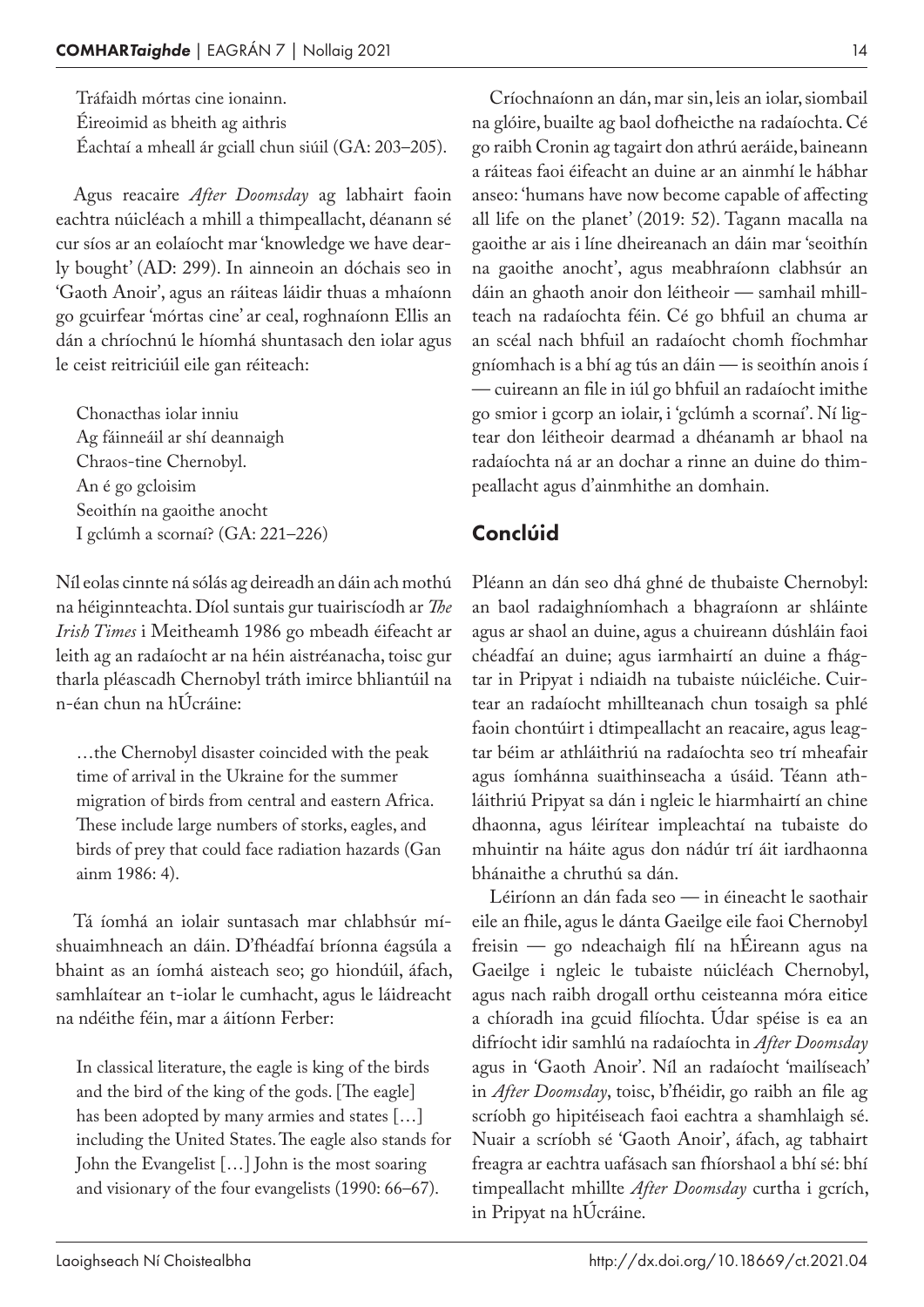Is cruthúnas é an dán fada seo go bhfuil ábhar le baint as corpas na Gaeilge maidir leis an timpiste seo. Tá tábhacht thráthúil leis seo anois i gcomhthéacs na sraithe teilifíse *Chernobyl* (2019), agus an tóir atá ag turasóirí ar cheantracha bánaithe mar Pripyat, a bhfuil borradh tagtha uirthi le déanaí mar gheall ar rathúlacht na sraithe seo, mar a áitíonn Schmid: 'the series has definitely had an impact. […] more and more people have been streaming into the "Exclusion Zone" surrounding the now shut -down nuclear power plant, in some cases legally, but often illegally' (2020: 1159–1160). Eascraíonn ceisteanna morálta as seo faoin athláithriú a dhéantar ar uafás Chernobyl mar tháirge na meán cumarsáide sa lá atá inniu ann, agus faoin mhargaíocht a dhéantar ar Pripyat — láthair thubaiste — mar cheann scríbe turasóirí. Is cinnte go bhfuil na ceisteanna seo fós le cardáil. Cé go maíonn Ellis go 'dtráfaidh mórtas cine ionainn' agus go gcuir ‑ fear stop le héachtaí a mhilleann an timpeallacht, a mhalairt a tharla, le timpiste Fukushima na Seap ‑ áine (2011), úsáid an fhuinnimh núicléach thart ar an domhan, agus stoc -charnadh airm núicléacha san áireamh. Is léir go maireann cíocras an duine chun fuinnimh fós. Fágann sé sin go bhfuil tábhacht leis an litríocht — an dán seo san áireamh — maidir leis na ceisteanna eitice a bhaineann leis an chíocras seo a chíoradh.

Tá aird tuillte ag an dán fada seo mar gheall ar an iniúchadh caolchúiseach a rinne an file ar bhaol na radaíochta, ar thionchar an duine ar an timpeall ‑ acht, agus ar inmharthanacht na daonnachta féin. Éiríonn le hEllis gnéithe de 'rúndiamhair an oilc', a luaigh de Paor (2013: 63), a nochtadh go héifeacht ‑ ach don léitheoir ó pheirspictíocht Éireannach, agus é ag scríobh i dteanga mhionlaithe na Gaeilge. Is file é Ellis ar mhithid an aird atá tuillte aige a thabhairt dó mar fhile tábhachtach dátheangach.

#### Nóta buíochais

Táim buíoch de Phádraig Mac Fhearghusa, a sheol cóip den iris *Feasta* chugam: Imleabhar 41, Uimh. 6, Meitheamh 1988. Foilsíodh 'Gaoth Anoir' den chéad uair san eagrán sin den iris.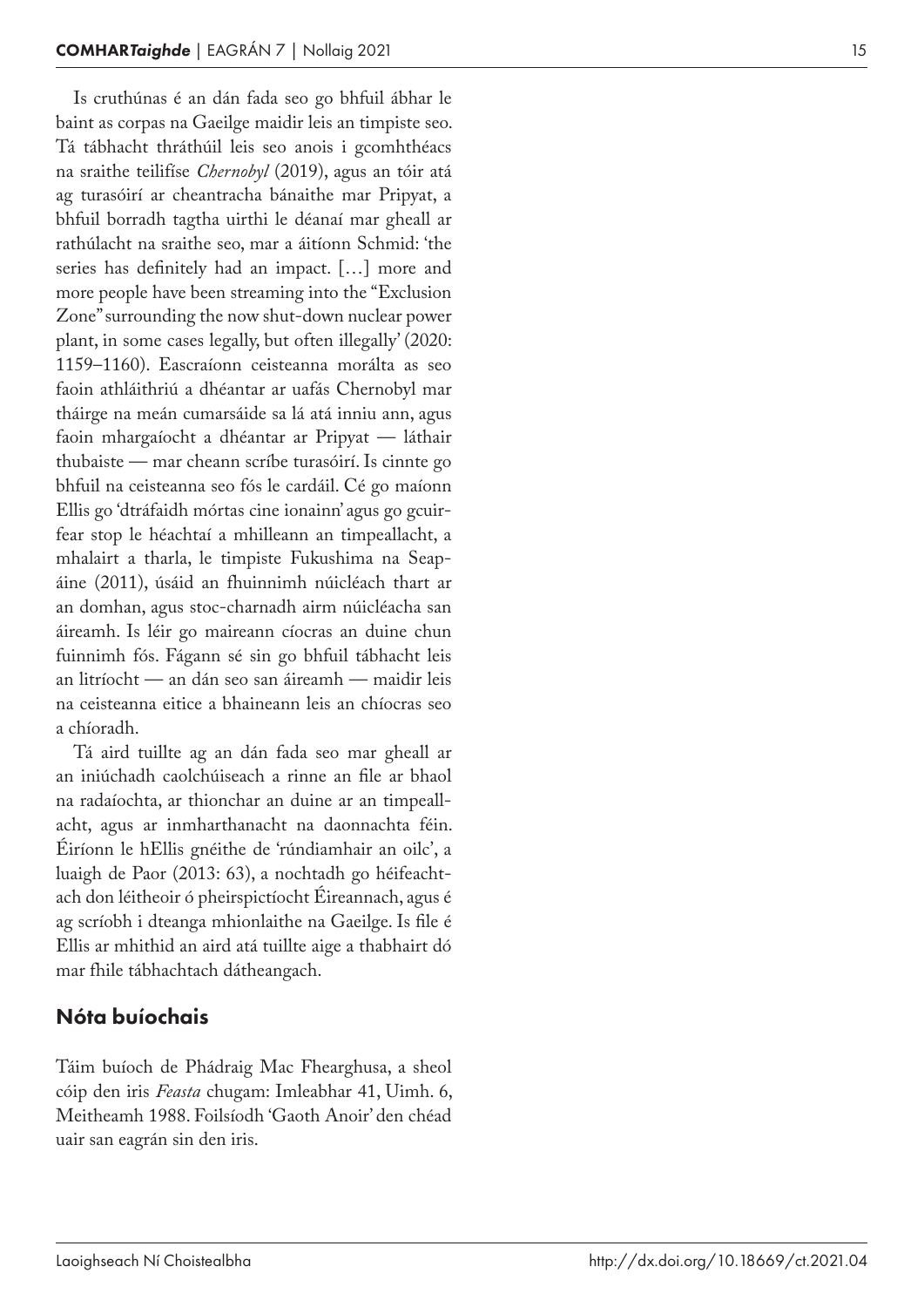### SAOTHAIR A CEADAÍODH

- Abbott, O. (2016) 'Posthumanist Perspectives and the Chernobyl Disaster: Dances of Agency, Temporal Emergence, and Disaster Risk Management'. In: *International Journal of Mass Emergencies and Disasters* 34 (2): 231–249.
- Alexievich, S. (2016) *Chernobyl Prayer*. Aistrithe ag Gunin, A. agus Tait, A. London: Penguin Classics.
- Beck, U. (1987) 'The Anthropological Shock: Chernobyl and the Contours of the Risk Society'. In: *Berkeley Journal of Sociology* 32: 153–165.
- Beck, U. (1992) *Risk Society: Towards a New Modernity*. Aistrithe ag Ritter, M. Londain: Sage Publications.
- Beck, U. (1995) *Ecological Politics in an Age of Risk*. Aistrithe ag Weisz, A. Cambrigde: Polity Press.
- Brennan, D. (1989) *Scothanna Geala*. Baile Átha Cliath: Coiscéim.
- Bürkner, D. (2014) 'The Chernobyl Landscape and the Aesthetics of Invisibility'. In: *Photography and Culture* 7 (1): 21–39.
- Butler, H. (1986) 'Ireland in the Nuclear Age'. In: *The Irish Review* 1: 28–33.
- Cronin, M. (2019) *An Ghaeilge agus an Éiceolaíocht/ Irish and Ecology*. Baile Átha Cliath: Foilseacháin Ábhair Spioradálta.
- Crowley, M.J. agus Reville, W.J. (1989) 'Investigation of the Possible Effect of the Chernobyl Accident on Irish Mortality Rates'. In: *Irish Journal of Medical Science* 158: 114–116.
- Dagger, C. (2004) *Thar an gClaí Teorainn*. Baile Átha Cliath: Coiscéim.
- Davies, T. (2013) 'A Visual Geography of Chernobyl: Double Exposure'. In: *International Labour and Working-Class History* 84 (Special Issue: Crumbling Cultures: Deindustrialization, Class, and Memory): 116–139.
- De Paor, L. (2006) 'Contemporary Poetry in Irish: 1940–2000'. In: Kelleher, M. agus O'Leary, P. (eag.) *The Cambridge History of Irish Literature: Volume II, 1890–2000*. Cambridge: Cambridge Univeristy Press: 317–356.
- De Fréine, C. (2001) *Faoi Chabáistí is Ríonacha*. Indreabhán: Cló Iar-Chonnacht.
- De Paor, P. (2013) *Áille na háille: Gnéithe de Choincheap na hÍobartha*. An Daingean: An Sagart.
- Dobraszczyk, P. (2010) 'Petrified ruin: Chernobyl, Pripyat, and the death of the city'. In: *City* 14 (4): 370–389.
- Ellis, C. (1982) *After Doomsday*. Baile Átha Cliath: Raven Arts Press.
- Ellis, C. (1985) 'Introduction'. In: Poetry Ireland Review 13 (The Eugene Watters Issue: 'The Week-end of Dermot and Grace'): 5–22.
- Ellis, C. (1986) 'The Creature from the Black Lacuna'. In: *Poetry Ireland Review* 17: 13–15.
- Ellis, C. (1988) 'Gaoth Anoir'. In: *Feasta* 41(6): 16–18.
- Ellis, C. (2014) 'Gaoth Anoir'. In: Ó Háinle, C. (eag.) *Stór na Síthe: Dánta Gaeilge Conleth Ellis*. Baile Átha Cliath: Coiscéim: 223–231.
- Ferber, M. (1999) *A Dictionary of Literary Symbols*. Cambridge: Cambridge University Press.
- Ferguson, F. (1984) 'The Nuclear Sublime'. In: *Diacritics* 14 (2) (Nuclear Criticism): 4–10.
- Gallagher, C. (2013) 'Nuclear photography: Making the invisibile visible'. In: *Bulletin of the Atomic Scientists* 69 (6): 42–46.
- Goatcher, J. agus Brunsden, V. (2011) 'Chernobyl and the Sublime Tourist'. In: *Tourist Studies* 11 (2): 115–137.
- Harper, K.M. (2001) 'Chernobyl Stories and Anthropological Shock in Hungary'. In: *Anthropological Quarterly* 74 (3): 114–123.
- Karpusheva, A. (2017) 'Svetlana Aleksievich's Voices from Chernobyl: between an oral history and a death lament'. In: *Canadian Slavonic Papers* 59 (3): 259–280.
- Kasperski, T. (2012) 'Chernobyl's Aftermath in Political Symbols, Monuments and Rituals: Remembering the Disaster in Belarus'. In: *Anthropology of East Europe Review* 30 (1): 82–99.
- Kunchinskaya, O. (2007) 'We Will Die and Become Science': *The Production of Invisibilty and Public Knowledge about Chernobyl Radiation Effects in Belarus*. Tráchtas PhD, University of California.Ar fáil ag: https://escholarship.org/uc/item/9fb6527b [faighte 12ú Eanáir 2020].
- Kuchinskaya, O. (2013) 'Twice Invisible: Formal representations of radiation danger'. In: *Social Studies of Science*, 43 (1): 78–96.